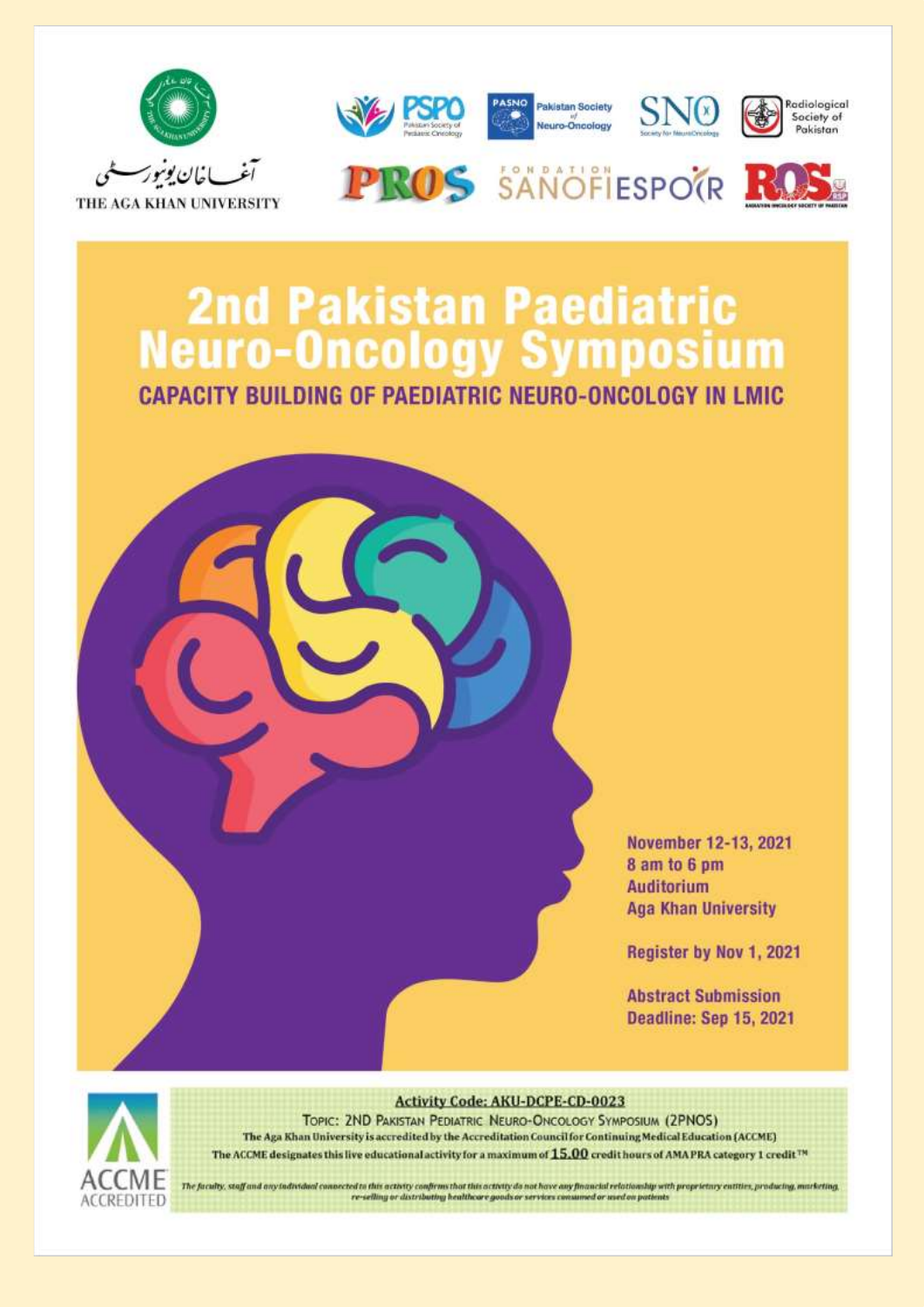# **2nd Pakistan Paediatric<br>Neuro-Oncology Symposium**<br>CAPACITY BUILDING OF PAEDIATRIC NEURO-ONCOLOGY IN LMIC

### **Contents**

| Contents                                                      | $\overline{2}$ |
|---------------------------------------------------------------|----------------|
| <b>Conference Information</b>                                 | 3              |
| <b>Welcome message from Chairs</b>                            | $\overline{4}$ |
| Dr Eric Bouffet Message                                       | 5              |
| <b>Expert Messages</b>                                        | 6              |
| <b>Organizing Committee</b>                                   | 7              |
| <b>Scientific Committee</b>                                   | 8              |
| <b>Speakers</b>                                               | 9              |
| <b>Session Chairpersons</b>                                   | 26             |
| Pre-Conference Educational Half Day/ Meet the Experts Session | 27             |
| <b>Main Program</b>                                           | 29             |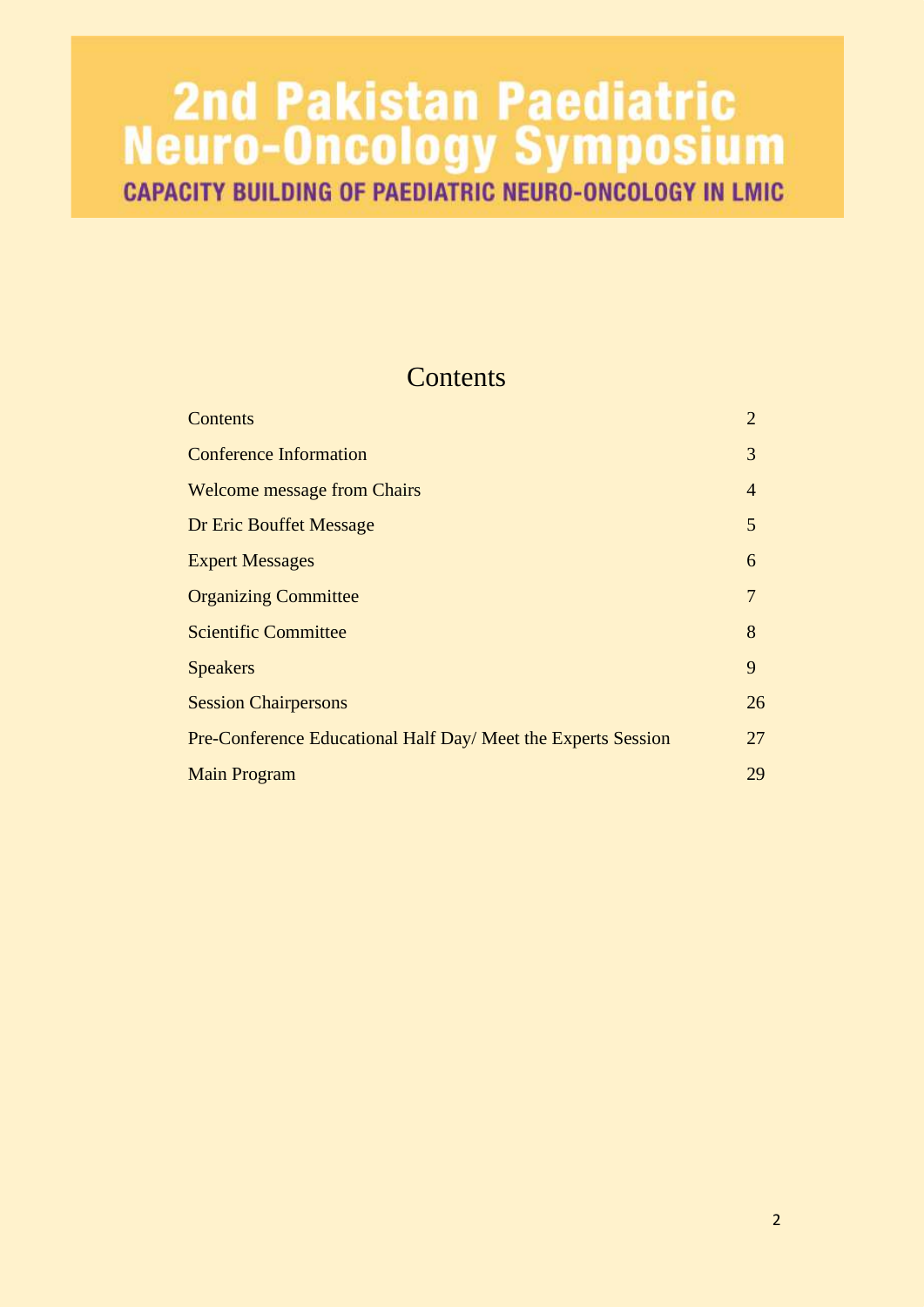



## **2 nd Pakistan Paediatric Neuro-Oncology Symposium (PNOS2)**

#### **Preconference Educational Half Day**

Thursday, November 11, 2021, | 05:00pm – 08:30pm (Pakistan Time; GMT +5)

#### **Meet the Experts Session**

Thursday, November 11, 2021, | 05:00pm – 06:00pm (Pakistan Time; GMT +5)

#### **Paediatric Neuro-Oncology Workshop for general Paediatricians and Practitioners**

Thursday, November 11, 2021, | 06:00pm – 08:00pm (Pakistan Time; GMT +5)

#### **Paediatric CNS RT Planning Workshop**

Thursday, November 11, 2021, | 03:00pm – 05:00pm (Pakistan Time; GMT +5)

#### **Friday to Saturday, November 12-13, 2021**

Organized by

**Session One Friday Nov-12 07:50am - 09:50am PST Session Two Friday Nov-12 10:00am - 11:30pm PST Session Three Friday Nov-12 02:30pm - 05:10pm PST Inauguration Friday Nov-12 06:00pm - 07:45pm PST Session Four Saturday Nov-13 08:00am - 09:55am PST Session Five Saturday Nov-13 10:00am - 10:45am PST Session Six Saturday Nov-13 10:45am - 12:00pm PST Session Seven Saturday Nov-13 12:15pm - 01:45pm PST Session Eight Saturday Nov-13 03:00pm - 04:05pm PST Session Nine Saturday Nov-13 05:30pm - 08:20pm PST**

3

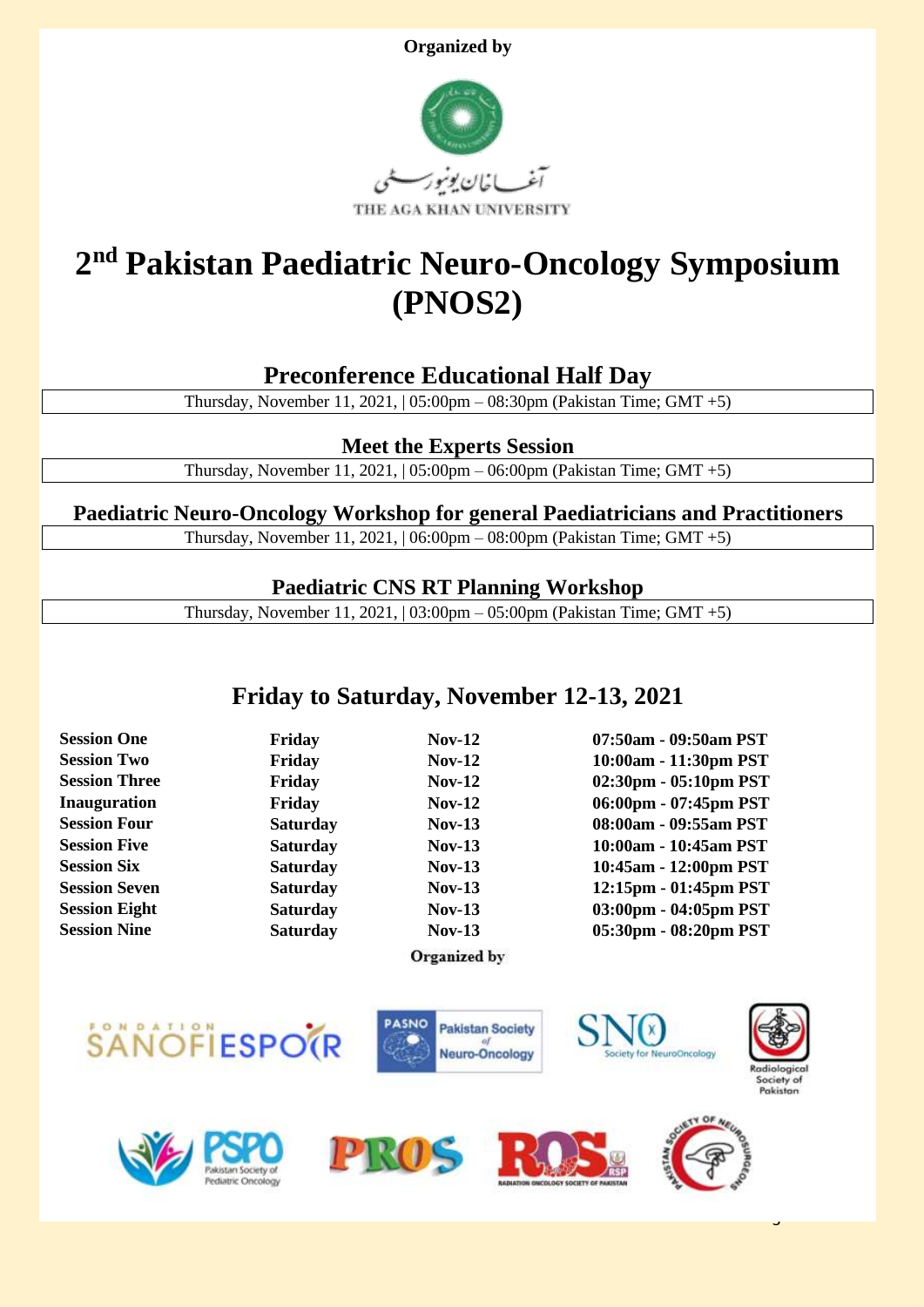#### Welcome Message from the Chairs

Welcome to the 2nd Pakistan Paediatric Neuro-Oncology Conference (PNOS): Capacity Building of Paediatric Neuro-Oncology in LMIC (Low and Middle-Income Countries)

On behalf of the organizing and scientific committee, we are pleased to welcome you to the 2<sup>nd</sup> Pakistan Paediatric Neuro-Oncology Conference (PNOS) being held virtually from **12 th -13th November 2021**.

The tremendous success of the first ever PNOS conference held in Pakistan in November 2020 encouraged us to convene a second conference which it is our privilege to be co-chairing this year.

The theme this year is not only a topic that needs to be urgently addressed but also, for us paediatric oncologists and neurosurgeons, close to our hearts: "Capacity Building of Paediatric Neuro-Oncology in LMICs".

Over the past few years, we have worked hard to invest in building the capacity and infrastructure needed to improve Paediatric Neuro Oncology services in Pakistan. Progress remained slow until a recent boost provided by invaluable support from Sanofi-Espoir Foundation through their 'My Child Matters' Grant. With their generous contribution and encouragement, we have been able to accelerate the pace of development. In particular, we have been able to organize regular didactic sessions, virtual and in-person training sessions as well as tumor board activities. These services are designed to provide clinicians in resource constrained areas with vitally important intellectual support for the management of children with complex neurooncological issues.

We have planned an exciting scientific program for our second symposium. We have also added a new "Meet the Experts" session during which care providers seeking guidance, mentorship and advice regarding their patients or their own scientific pursuits will be able to speak directly to luminaries in this field, albeit virtually. We have also organized a special session to address the very specific challenges of providing neuro-surgical treatment in LMICs.

We are extremely grateful for the forward thinking and generous support of the Aga Khan University Hospital senior leadership team and management; for their belief in our cause and for their faith in us. We would like to thank the members of the scientific and organizing committee who have worked tirelessly to put together an excellent program. Finally, and most importantly, we wish to thank our conference attendees who will be joining from around the globe and without whom this event would not be the successful endeavor we hope it will be.





**Dr. Naureen Mushtaq MBBS, MCPS, FCPS,** Chair Organizing Committee, Associate Professor, Consultant Pediatric Neuro-oncologist. Aga Khan University Hospital



**Sadaf Altaf MD, MSC** FABP, FABPHO Assistant Professor Chair Scientific Committee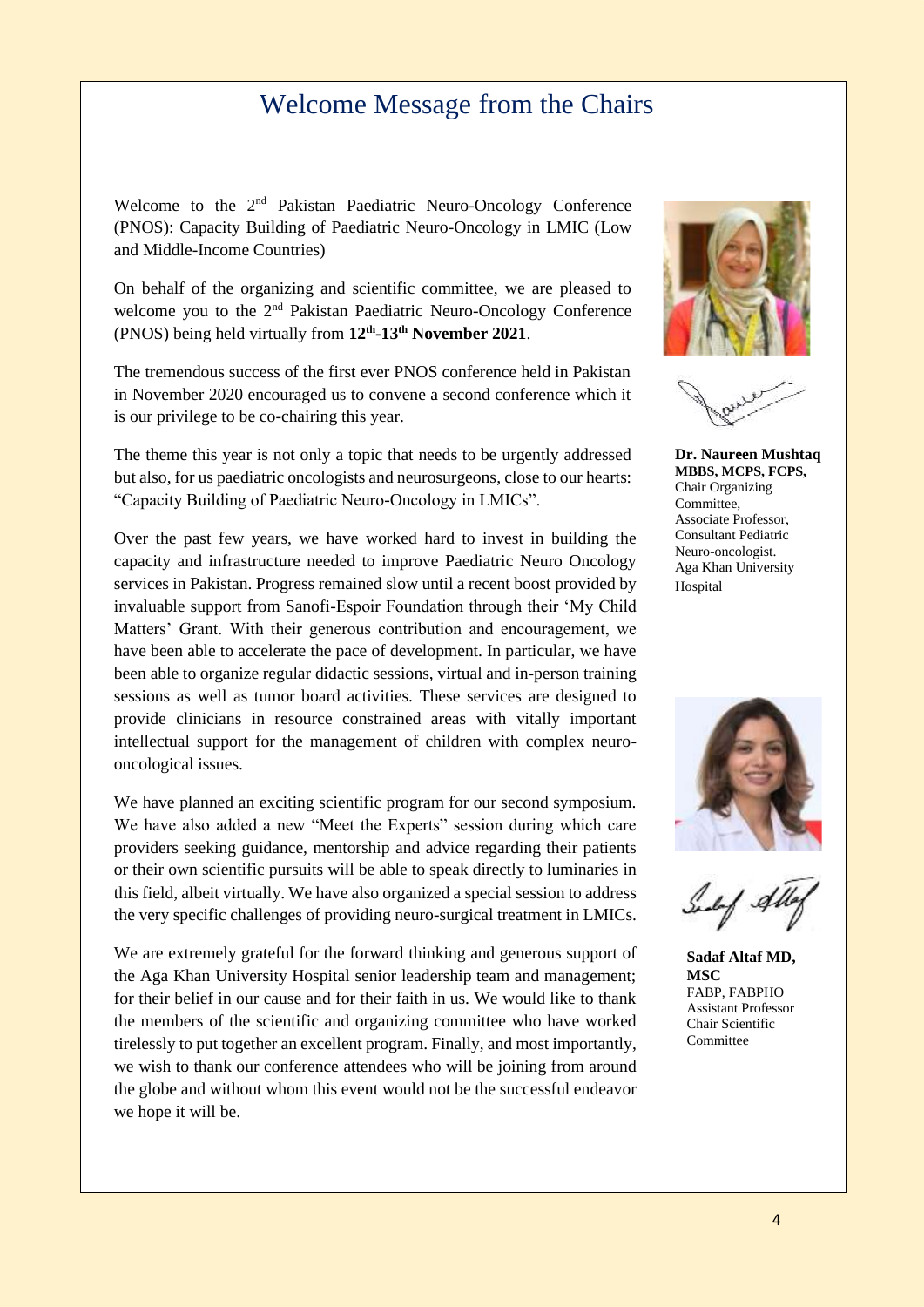#### Welcome Message from Dr Eric Bouffet

Dear friends and colleagues

I would like to wish you a warm welcome to this second Pakistan Paediatric Neuro-Oncology Symposium (PNOS2). For the second time, this meeting will be mostly virtual due the ongoing pandemic that has changed so many aspects of our daily life. As a result, many of you will join sessions during… unusual hours – virtual congresses being inherently challenging in terms of time differences. Thank you very much for accepting this limitation.

Another 'virtual' shortcoming would be the lack of face-to-face contact that used to colour our exchanges with a little more life and ebullience. I really hope that this will revert in a post-Covid world (and hopefully by PNOS3!), so that we may once again bring together those who share a passion for combating brain tumors in children, adolescents, and young adults. Personally, I have always felt a certain awe when watching delegates interact, exchange, connect, and above all, manifest themselves as part of a global family driven by the dream of a world where no child ever dies of cancer.

Once again, Dr. Mushtaq and her local organizing committee have worked tirelessly to make this year's congress a memorable moment for each participant. The program is rich and particularly focused on the delivery of care in countries with limited resources. This provides us all with the special opportunity to reflect on differences in the delivery of care between high income and lower to middle income countries.

In this context, I would also like to take a step back and appreciate the massive changes that have occurred in the field of Paediatric Neuro-Oncology in Pakistan. Over the past five years, Pakistan has seen the emergence of several multidisciplinary programs, with physicians communicating together on a regular basis to optimize and harmonize the care of children with brain tumors. Together, Pakistani physicians have developed standards of care, protocols and training modules for the various disciplines involved in pediatric neuro-oncology. This would have not happened without the vision of Dr. Mushtaq and the amazing support of the Sanofi Espoir Foundation. Both should serve us as sources of inspiration when confronted with the seemingly impossible.

Once again, I look forward to virtually meeting you at this 2<sup>nd</sup> Pakistan Paediatric Neuro-Oncology Symposium. May you all have a wonderful meeting!

Sincerely,

Ear Fapo

**Dr Eric Bouffet** Professor, Paediatric Neuro-Oncology Past President SIOPE/ Advocacy Chair Senior Neuroscientist Garron Chair in Childhood Cancer Research Director of Paediatric Neuro-Oncology Division at The Hospital of Sick Children, Toronto,

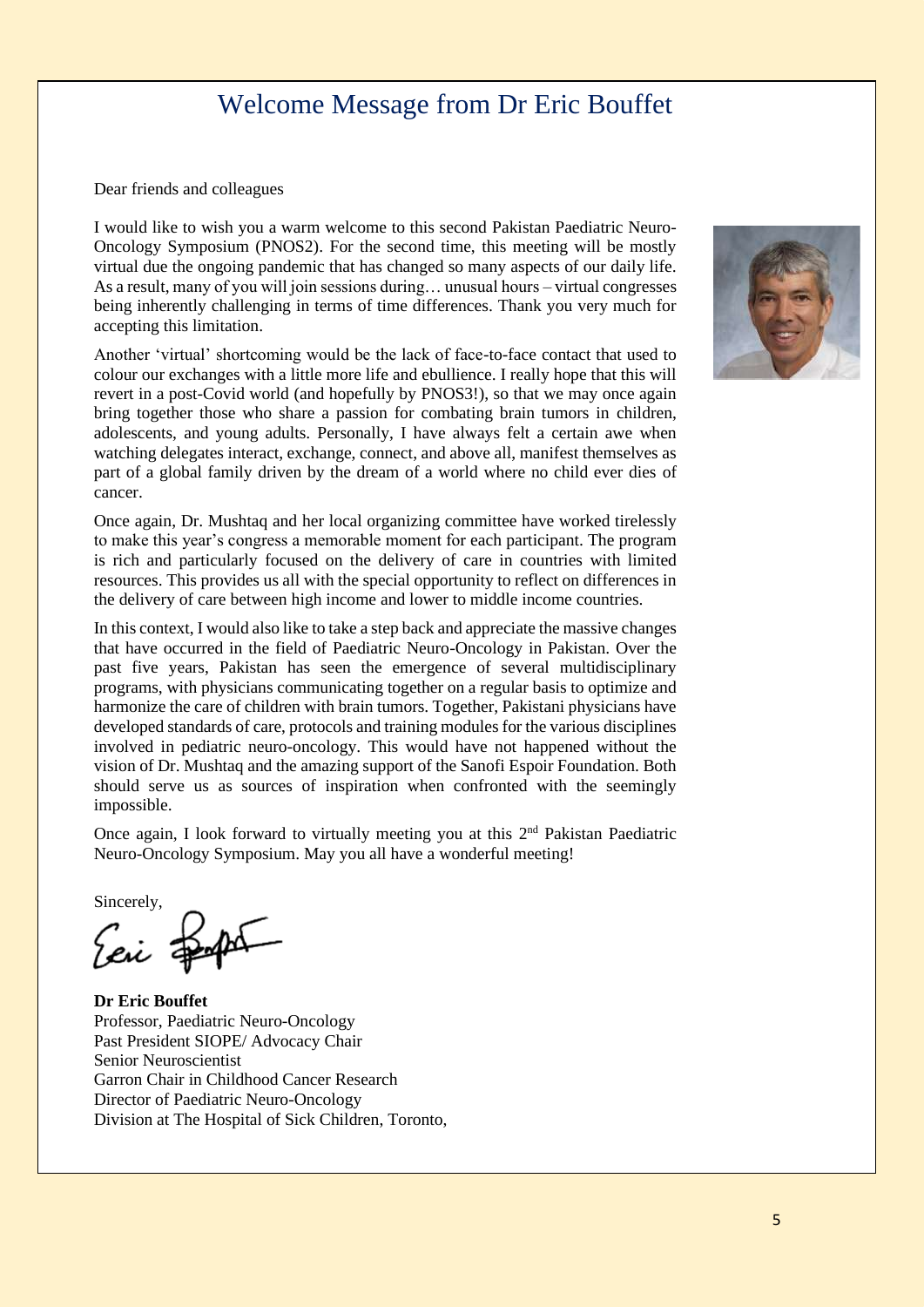#### Experts Messages

The pace of discovery for paediatric central nervous system tumors continues to quicken and management is rapidly evolving. The  $2<sup>nd</sup>$  Pakistan Paediatric Neuro-Oncology Symposium brings together experts from around the globe to present the newest concepts in management, including the use of immunotherapy and molecular-targeted therapy for paediatric brain tumors; approaches and therapies that now can be made available to children across Pakistan and the world.



**Roger Packer, MD**

Senior Vice President, Center for Neuroscience and Behavioral Medicine Director, Gilbert Neurofibromatosis Institute Director,Brain Tumor Institute

The Sanofi Espoir Foundation plays a catalyzing role in the care of children with cancer in developing countries. Thanks to the permanent financial support and expertise provided through our My Child Matters program since 2006, 100,000 children have been in care and 30,000 health professionals have been trained. Actively engaged in Pakistan since 2009, we support two teams: one at the Indus Hospital builds capacity for doctors, nurses, pharmacists, infection control nurses and psychosocial staff in 10 units across the country. And we are also proud to support Dr Naureen Mushtaq team to develop capacity building of Paediatric Neuro-oncology (PNO) in 13 hospitals across Pakistan. At the Sanofi Espoir Foundation, we believe that we can play a key role in reducing health inequalities among populations that need it most and we are committed to helping health professional improving the care of children with cancer.





**Francois Desbrandes** Head of the "My Child Matters" Pediatric Oncology Program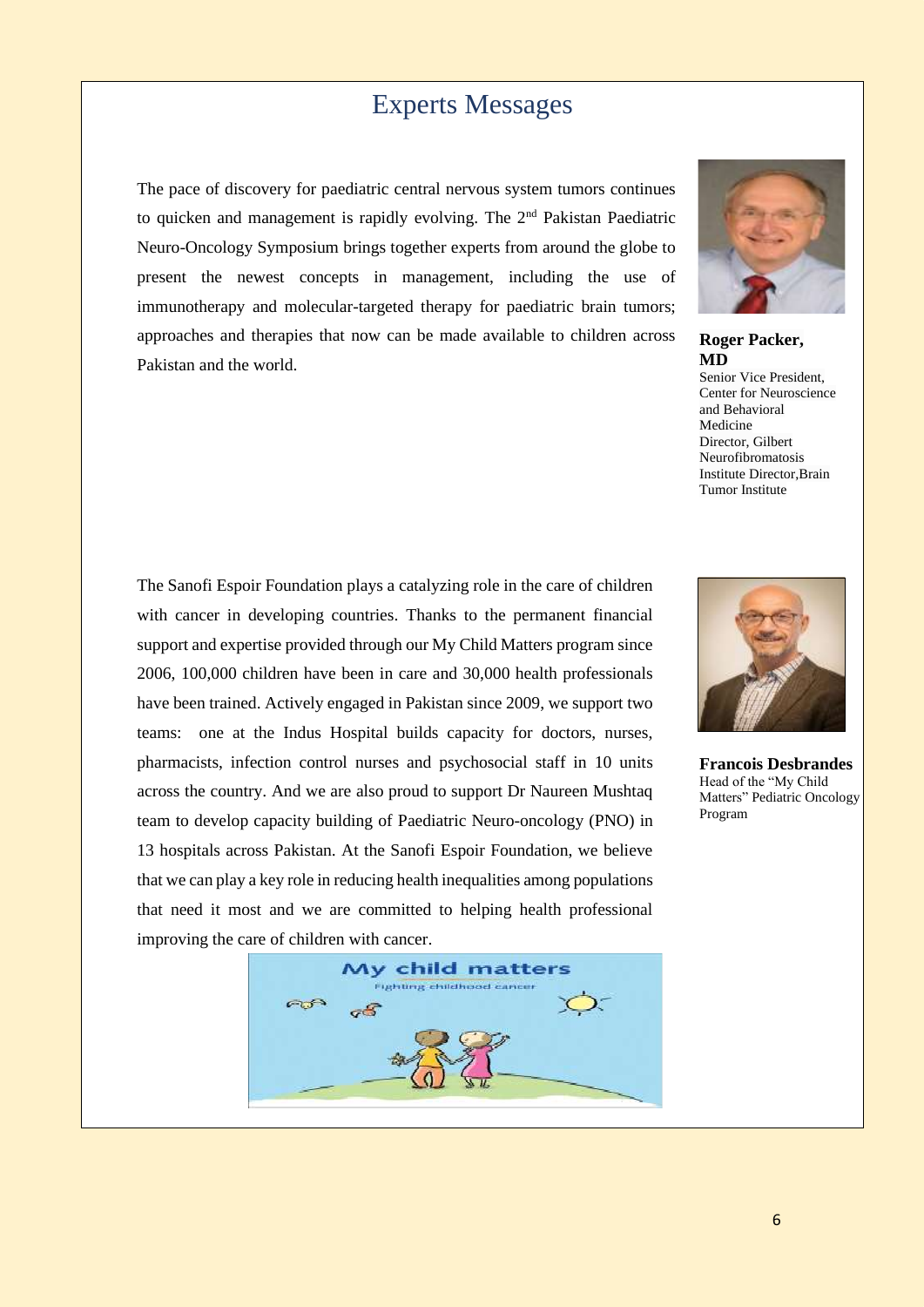## **PNOS 2021 Organizing Committee**

- **Naureen Mushtaq, Karachi, Chair** Associate Professor, Section of Paediatrics Oncology/Hematology, Department of Oncology Aga Khan University
- **Gohar Javed, Karachi, Member** Associate Professor Section of Neurosurgery, Department of Surgery Aga Khan University
- **Fatima Mubarak, Karachi, Member**  Associate Professor Department of Radiology Aga Khan University
- **Bilal Mazhar Qureshi, Karachi, Member** Assistant Professor Section of Radiation Oncology, Department of Oncology Aga Khan University
- **Salman Kirmani, Karachi, Member** Associate Professor Department of Paediatrics Aga Khan University
- **Shahzadi Resham, Karachi, Member** Assistant Professor Department of Paediatrics and Child Health Aga Khan University
- **Khurram Minhas, Karachi, Member** Assistant Professor Department of Pathology Aga Khan University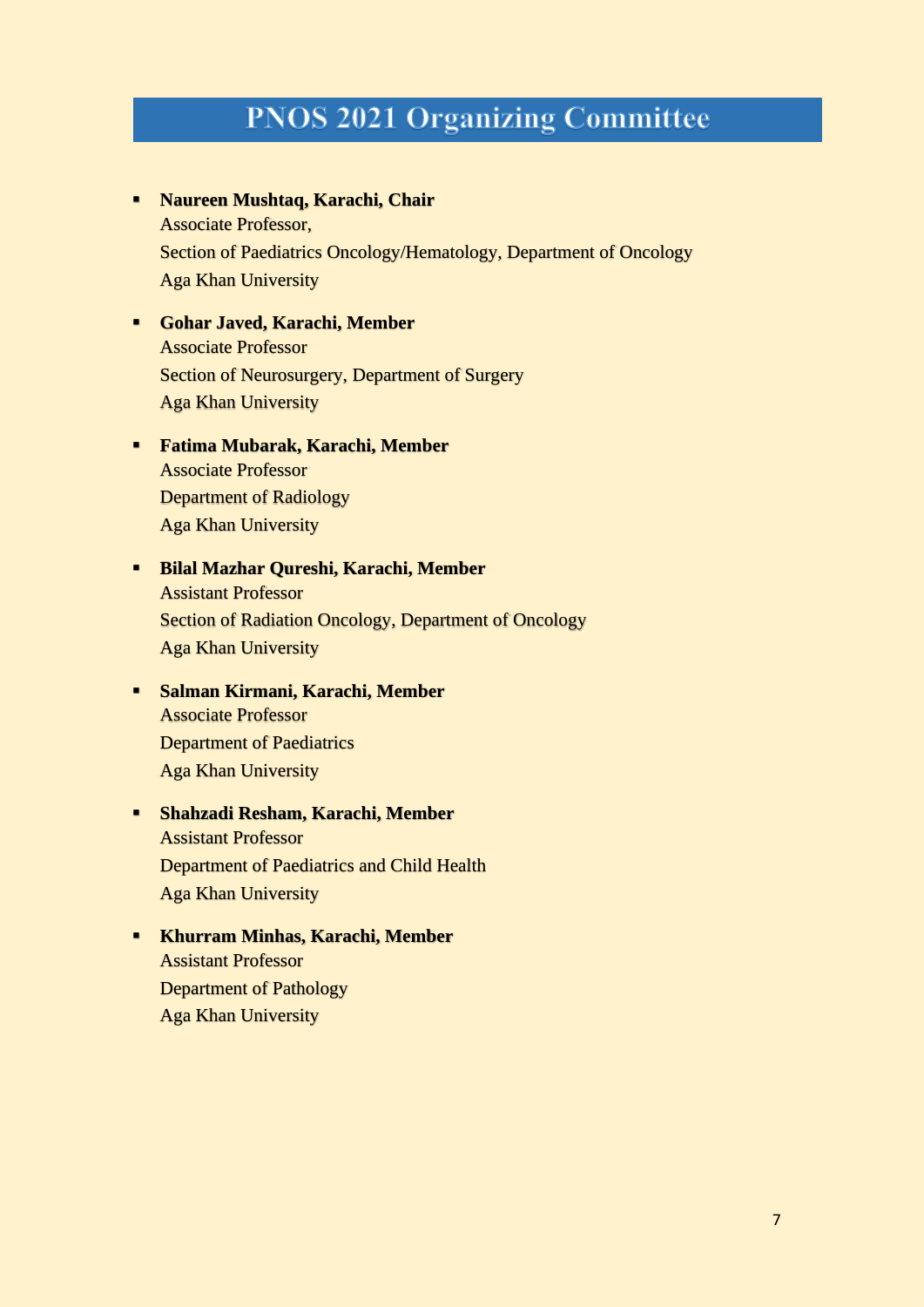## **Scientific Committee**

- **Sadaf Altaf, Karachi, Chair** Assistant Professor Section of Paediatrics Oncology/Hematology, Department of Oncology Aga Khan University
- **Syed Ata Ur Rehman Maaz, Qatar, Co-Chair** Paediatric Oncologist Sidra Hospital Qatar,
- **Mohammad Saghir, Saudia Arabia, Member** Paediatric Oncologist King Faisal Specialist Hospital & Research Center,
- **Shahzad Shamim, Karachi, Member**  Associate Professor Section of Neurosurgery, Department of Surgery
- **Afia Arif, Karachi, Karachi Member** Fellow Paediatric Neuro-Oncology Aga Khan University
- **Uzma Imam, Karachi, Member** Incharge Paediatric Oncology at National Institute of Child Health (NICH)
- **Syed Ahmer Hamid, Karachi, Member** Senior Consultant The Indus Hospital

#### **Coordinator:**

Syed Emad Uddin Noman Muhammad Ikram

#### **Contact us:** Phone: +9221 3486 1969-1970 | Email: [syed.emad@aku.edu](mailto:syed.emad@aku.edu) |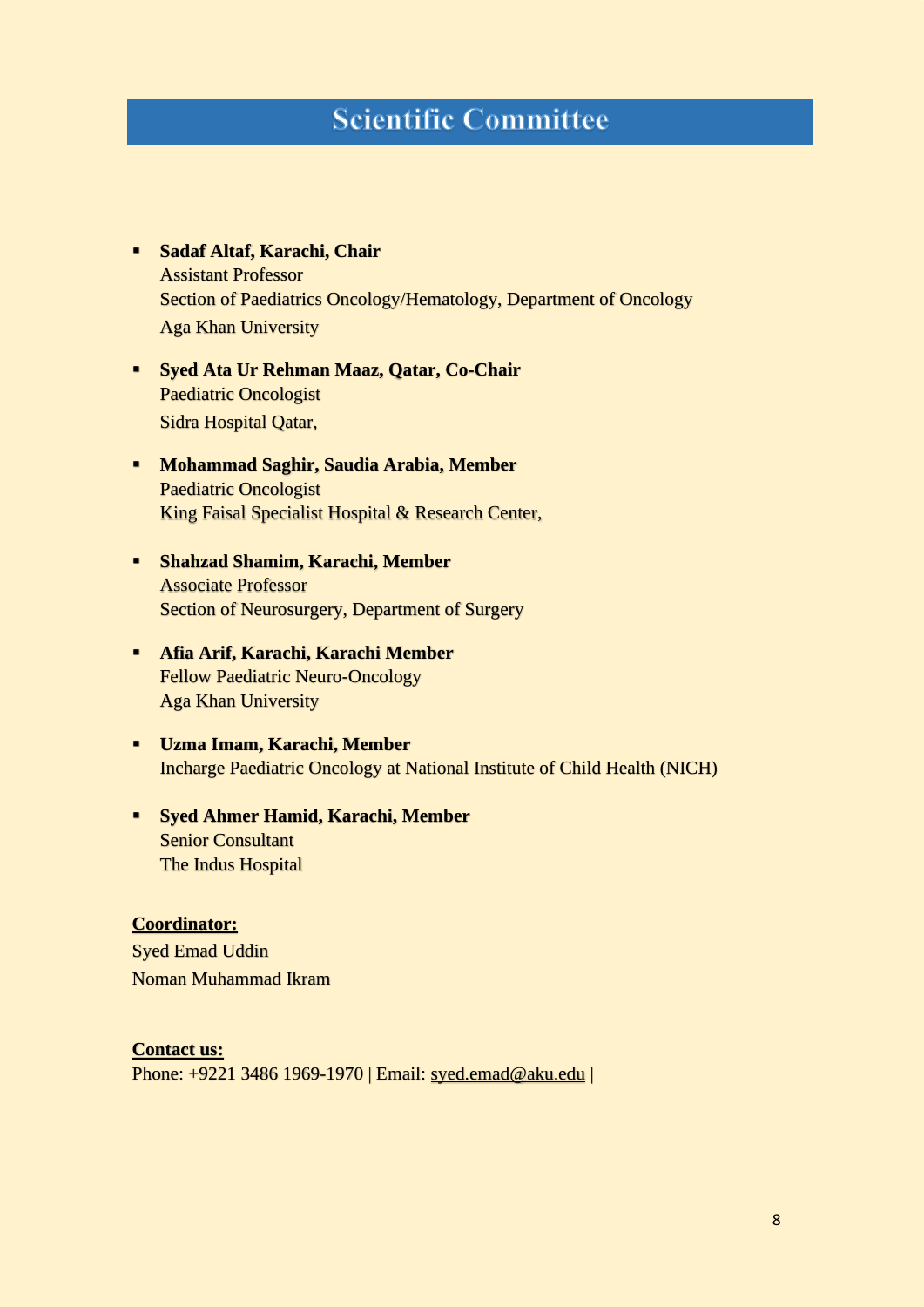#### International Speakers



**Dr Peter Dirks MD, PhD, FRCSC**, is Professor and Chair of Neurosurgery at the Hospital for Sick Children at the University of Toronto. He obtained an MD from Queen's University and did both PhD and neurosurgery residency training at the University of Toronto. He is a Senior Scientist in the Program in Developmental and Stem Cell Biology in the SickKids Research Institute and he holds a Graduate School appointment at the in the Department of Molecular Genetics. His team was the first to identify cancer stem cells in human primary brain tumors and his ongoing research is focused on understanding the origins and growth mechanisms of primary brain tumors of children and adults.



**Dr MD Taylor MD, PHD, FRSC(C).** was born in Calgary, Alberta and was educated at The University of Western Ontario where he obtained his MD in 1994. He entered the University of Toronto Neurosurgery residency program in 1994. He then did a PhD in Molecular Pathology at the University of Toronto (1998-2002) and completed his residency training in 2003. In 2003 Michael was awarded a Detweiler Travelling Fellowship from the Royal College of Physicians and Surgeons of Canada for fellowship training in paediatric neurosurgery and paediatric neurooncology at St. Jude Children's Research Hospital in Memphis Tennessee. Dr. Taylor also did a post-doctoral fellowship in the Department of Developmental Neurobiology at SJCRH. Dr. Taylor joined The Hospital for Sick Children (SickKids), Division of Neurosurgery in 2004. He has an appointment in the Developmental & Stem Cell Biology Program at the SickKids Research Institute. He is a principal investigator at the Arthur and Sonia Labatt Brain Tumour Research Centre. He also has cross-appointments to the Departments of Surgery & Laboratory Medicine and Pathobiology at the University of Toronto. His research is supported by the Canadian Institutes of Health Research (CIHR), Genome Canada, National Cancer Institute of Canada, National Institutes of Health (USA), American Brain Tumour Association and SickKids Foundation. He has published close to 100 peer reviewed publications. Dr. Taylor's laboratory focuses on the genetics of paediatric medulloblastoma and ependymoma. Clinically, he has a special interest in paediatric neuro-oncology.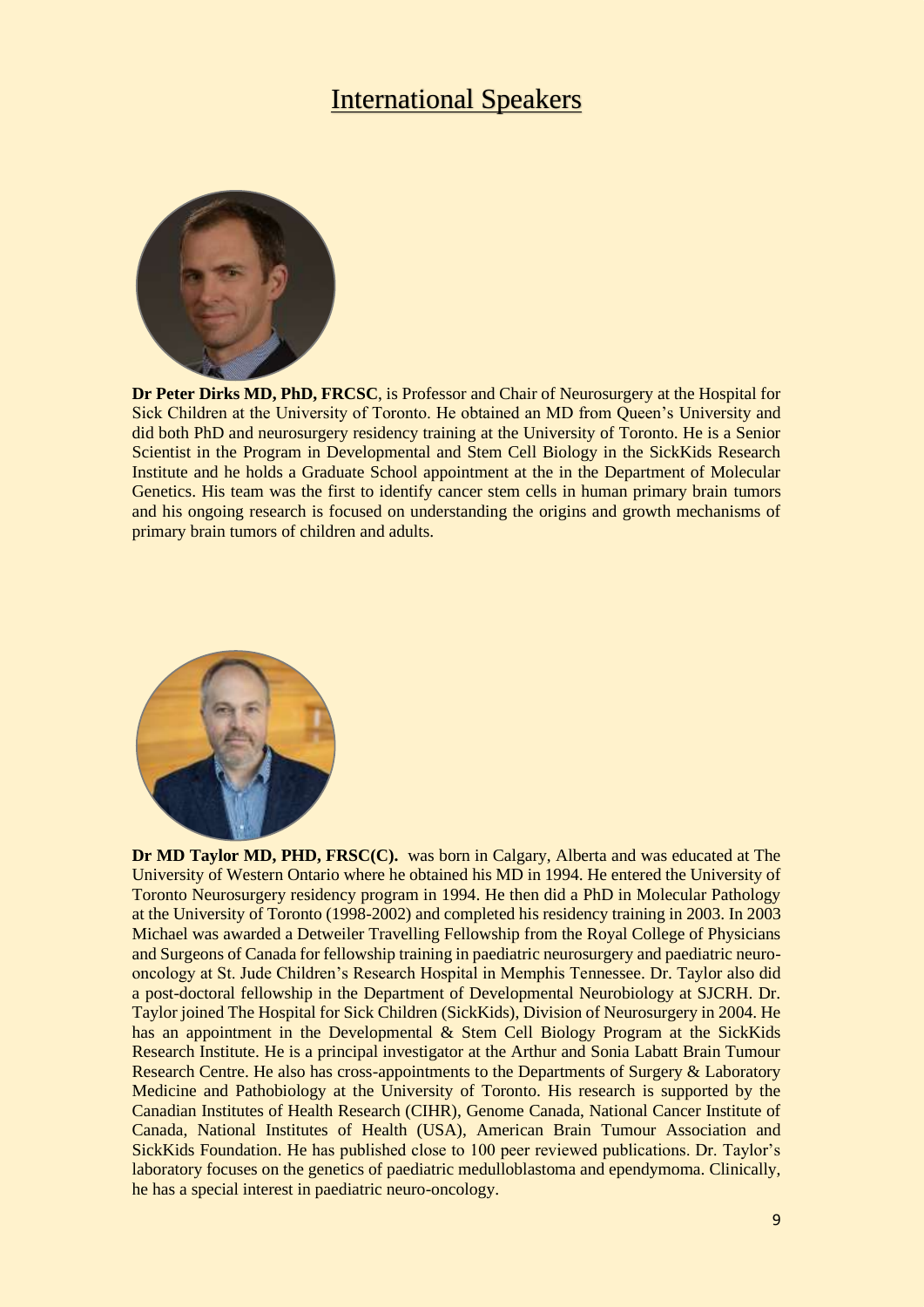

**Dr Michael Dewan, MD, MSCI** is an Assistant Professor in the Department of Neurological Surgery at Vanderbilt University Medical Center. He earned his MD from Yale University and completed his residency in Neurological Surgery at Vanderbilt University School of Medicine. He served as the 2016 Paul Farmer Global Neurosurgery Fellow at the Program in Global Surgery and Social Change at Harvard Medical School and as Paediatric Neurosurgery Chief Fellow at the Hospital for Sick Children at the University of Toronto. He is the Surgical Director of the Paediatric Neuro-Oncology, and Paediatric Neurovascular Programs, as well as the Academic Director of the Global Neurosurgery Program at Vanderbilt University Medical Center.



**Dr Owase Jeelani BMedSci, MBBS, MBA, MPhil (Medical Law), FRCS (NeuroSurg.)** completed his medical studies at the University of Nottingham in 1997. He was admitted as an Intercollegiate Fellow of the Royal College of Surgeons in 2007 and appointed as Consultant Paediatric Neurosurgeon and Craniofacial Surgeon at Great Ormond Street Hospital in 2009. Currently, Dr Owase is the Lead Clinician for the Department of Neurosurgery at Great Ormond Street Hospital, one of the largest paediatric neurosurgery services globally with an annual workload of around 1000 cases. Dr Owase is also employed on a full-time basis between the Neurosurgical and Craniofacial departments and his areas of specialization are craniofacial surgery, neuro-oncology, and hydrocephalus. In addition, Owase is the Co-Director of Face Value, GOSH & ICH. Face Value is an academic research programme that analyses 3D changes in the craniofacial skeleton and uses this data for designing novel distractor devices. Alongside these roles, Dr Owase is also a director of the London Craniofacial Unit, a private craniofacial practice based in London that caters to children with craniofacial and allied disorders.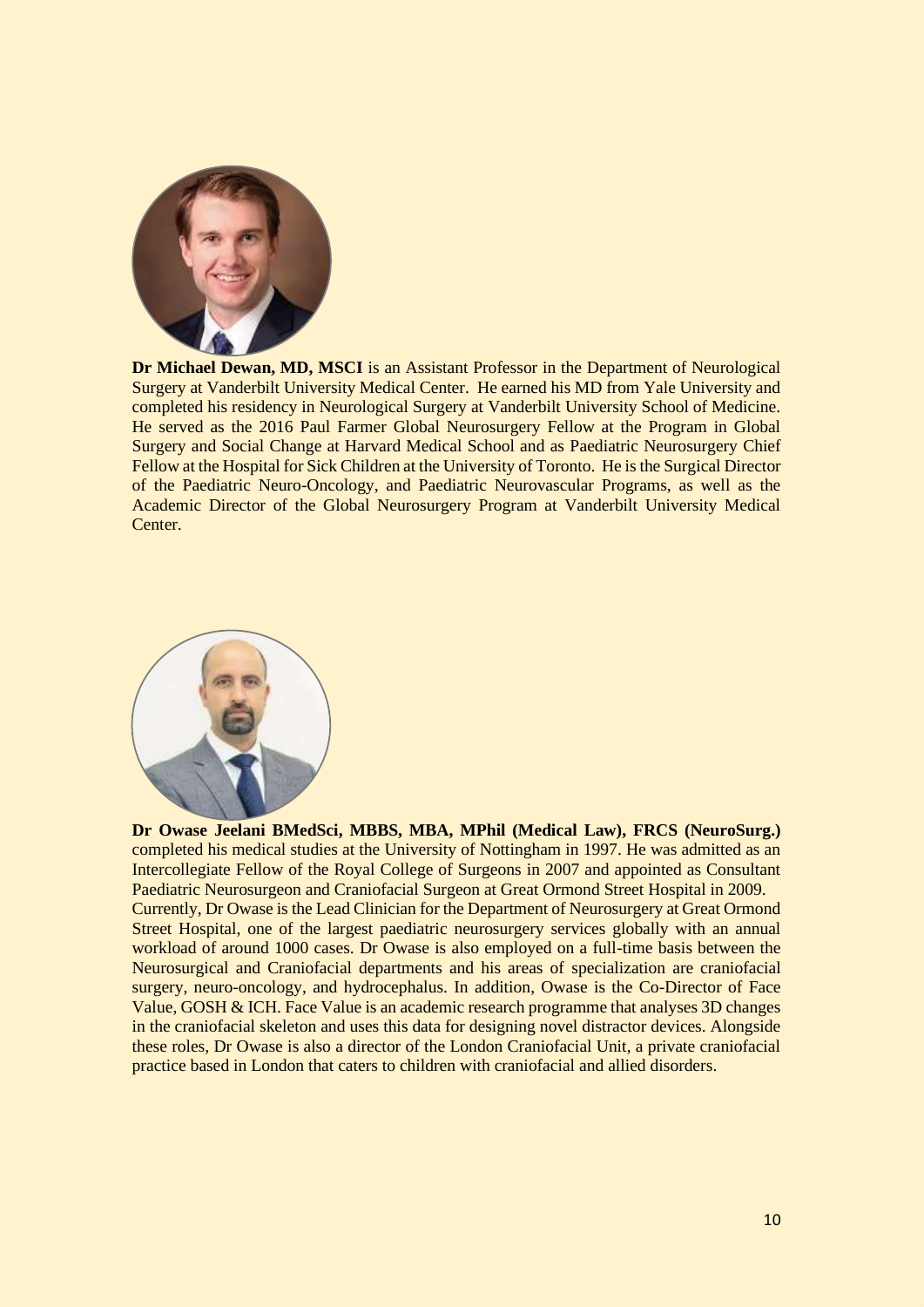

**Dr Syed Ather Enam MS, PHD, FRCSI, FRSCSC, FRCSG, FACS** is a US Board certified Neurosurgeon and is Professor of Neurosurgery and Chair, Department of Surgery at the Aga Khan University, Karachi, Pakistan. He has Specialist Certification in Neurosurgery from Canada, an FRCS from Canada, an FRCS from Ireland, an FRCS from Glasgow, and a Fellowship of American College of Surgeons. He has been awarded several accolades and honors for his work both in USA and in Pakistan, including Physician of the year medallion, Master Surgeon Award, Excellence in Neurosurgery Award, and the presidential award, Sitarae-Imtiaz. Dr. Enam has a strong interest in basic science research with a PhD in Neuroscience from Northwestern University, USA. He is a life member of Sigma Xi, a scientific research honor society, as well as Founding President of Pakistan Society of Basic and Applied Neuroscience (PASBAN), Founding President of Pakistan Society of Neuro-Oncology (PASNO), member of the Executive Committee of AANS-CNS Section of Brain Tumors (USA), and member of the Advisory Board of The Science Bridge. He has been editor of several scientific journals and has delivered numerous lectures across the world on Neurosurgery, Neuro-Oncology and Neuroscience topics. He is currently a PhD supervisor for the Higher Education Commission of Pakistan. He is actively involved in many clinical and basic science research projects and has authored more than 100 manuscripts and articles.



**Professor Dr Riaz Ahmed Raja FCPS** is a senior consultant Neurosurgeon & Spinal surgeon. He is the Chairman, Department of Neurosurgery, Liaquat University of Medical & Health Sciences, Jamshoro, Sindh. He has acquired his training under supervision of Professor Rasheed Jooma. He Has acquired his further training from INI, Hannover, Germany with Prof. Madjid Samii, and Prof Atul Goel. He has been practicing Brain & Spine surgery, endoscopic ventriculostomy, Endoscopic spine surgery and endoscopic transsphenoidal pituitary surgery. He is the supervisor for FCPS and MS training in Pakistan.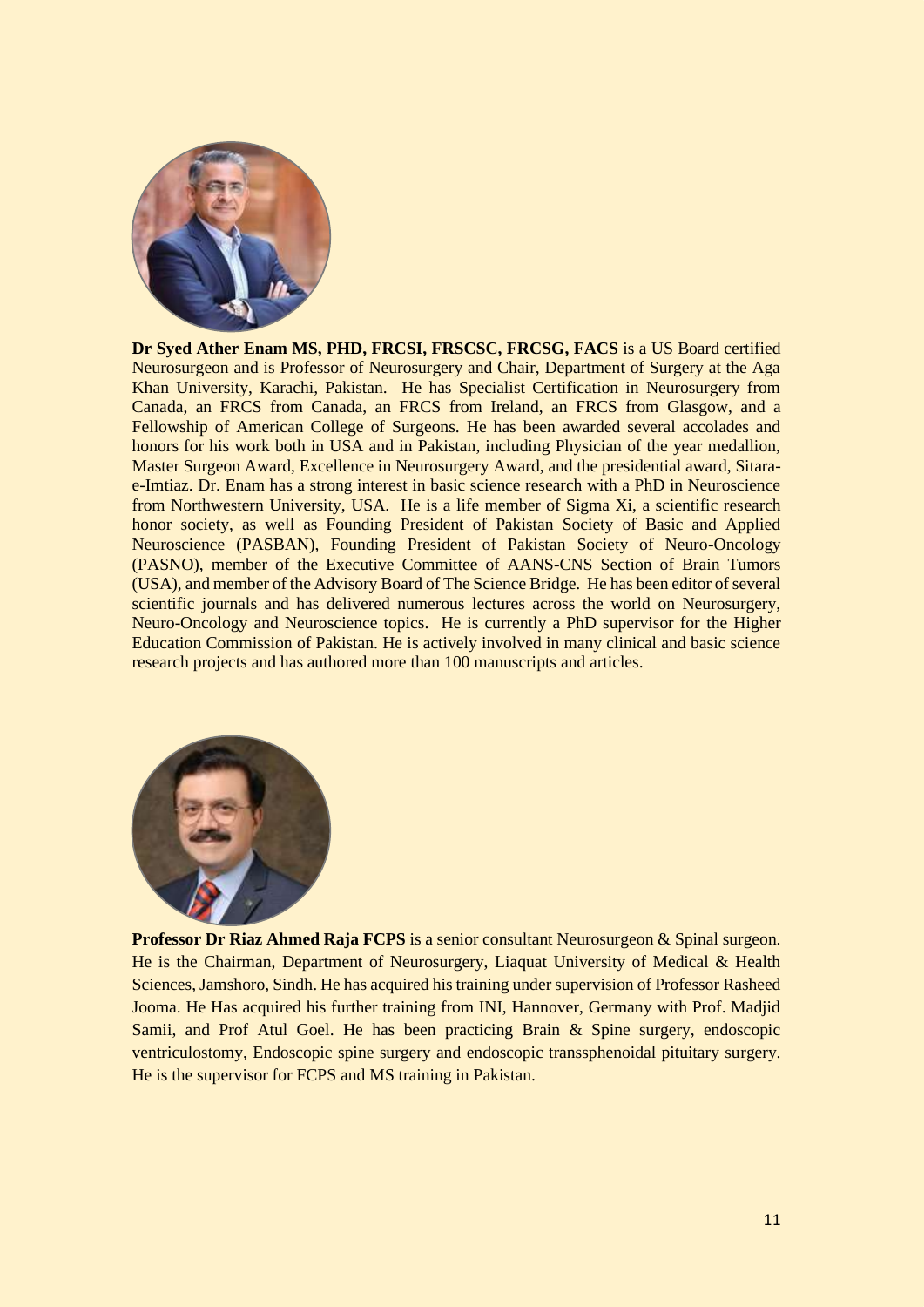

**Professor Dharmendra MBBS(Malaya) MS(Malaya) AM (Mal) FRCS(Edinburgh) FRCS(Ireland) FRCS (Neurosurgeon)** is a senior consultant paediatric neurosurgeon at the University of Malaya, Kuala Lumpur. He did his neurosurgical training in Addebrooke's Hospital, Cambridge, UK. He had completed the European and Asian Australasian course in paediatric neurosurgery. He has been practicing paediatric neurosurgery at this facility since 2008. He has sufficient experience in paediatric neuro-oncology. The facility acquired an Intraoperative MRI in year 2015 and it has been used widely for the paediatric neuro-oncology cases.



**Dr Aliasgar Moiyadi MCH,** is Professor and presently heads the neurosurgery services at Tata Memorial Centre (TMC), Mumbai, India. Dr Moiyadi completed his neurosurgical training from the National Institute of Mental Health and Neurosciences (NIMHANS), Bangalore, a premier neuroscience training institute in India. He was instrumental in establishing the Neurosurgical Oncology services at TMC, one of the few neurosurgical departments in India catering to neurooncology exclusively. His areas of interest include novel strategies for improving visualization and resection of gliomas particularly navigated ultrasound and optical imaging (which he has pioneered in the country), intraoperative brain mapping including awake surgeries, minimally invasive neurosurgery, skull base surgery and biology of malignant brain tumors. He has over 150 peer reviewed publications and is on the editorial board of many neurosurgical journals, besides being the Tumor section Editor for World Neurosurgery, one of the leading neurosurgical journals. He is a member of the World Federation of Neurosurgical Societies (WFNS) – Technology committee and on the Executive committee of the Indian Society of Neuro-oncology. He is also involved in many clinical trials and translational research projects with collaborators within and outside of TMC. He is passionate about teaching and training especially in the field of neurosurgical oncology.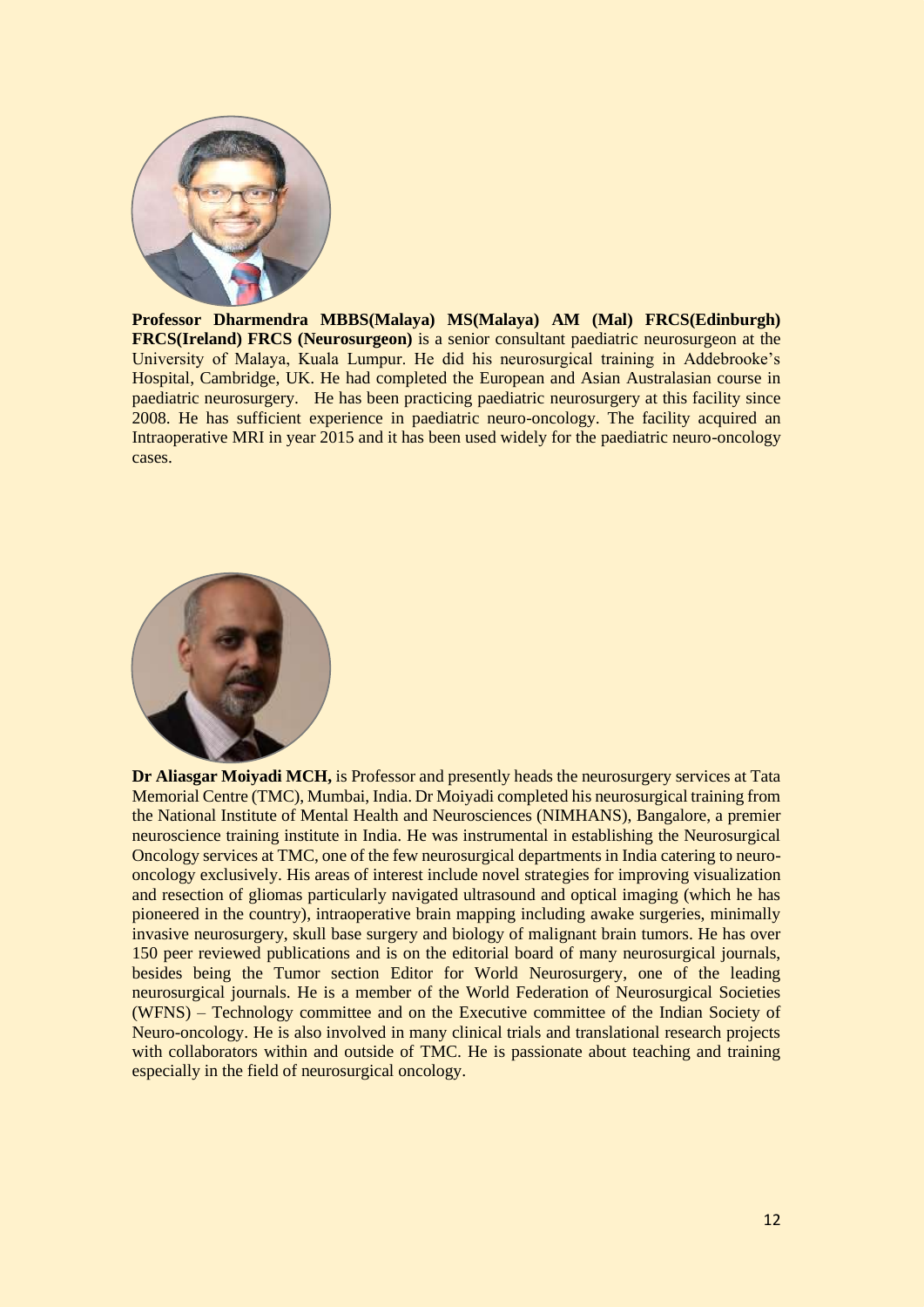

**Dr Awni Musharbash** is the first Paediatric Neurosurgeon in Jordan since 1999 after completing his Paediatric neurosurgical fellowship from The Hospital for Sick Children in Toronto-Canada working at King Hussein Cancer Center (KHCC) which is the only referral cancer center in Jordan. We started a paediatric Neuro- oncology program at KHCC that is affiliated with The Hospital for Sick Children since early 2000. Interested in the field of paediatric oncology and congenital anomalies using all the modern technology available as brain navigation, mapping, ultrasound, endoscopy, cranial nerves, and spinal monitoring. A previous associate professor in Neurosurgery at Jordan University- faculty of medicine with more than thirty peer reviewed publications and member of many local, regional, and international societies. Dr Musharbash is actively involved in teaching, and he is the chief of the Jordanian Neurosurgical board Committee for the last 2 years.



**Dr Wang Jingsheng** is a Paediatric Neurosurgeon at Shehzhen University Health Science Center Beijeng, China.



**Dr Pavlo Plavskyi** is the Head, Division of Paediatric Neurosurgery OHMATDYT National Specialized Children's Hospital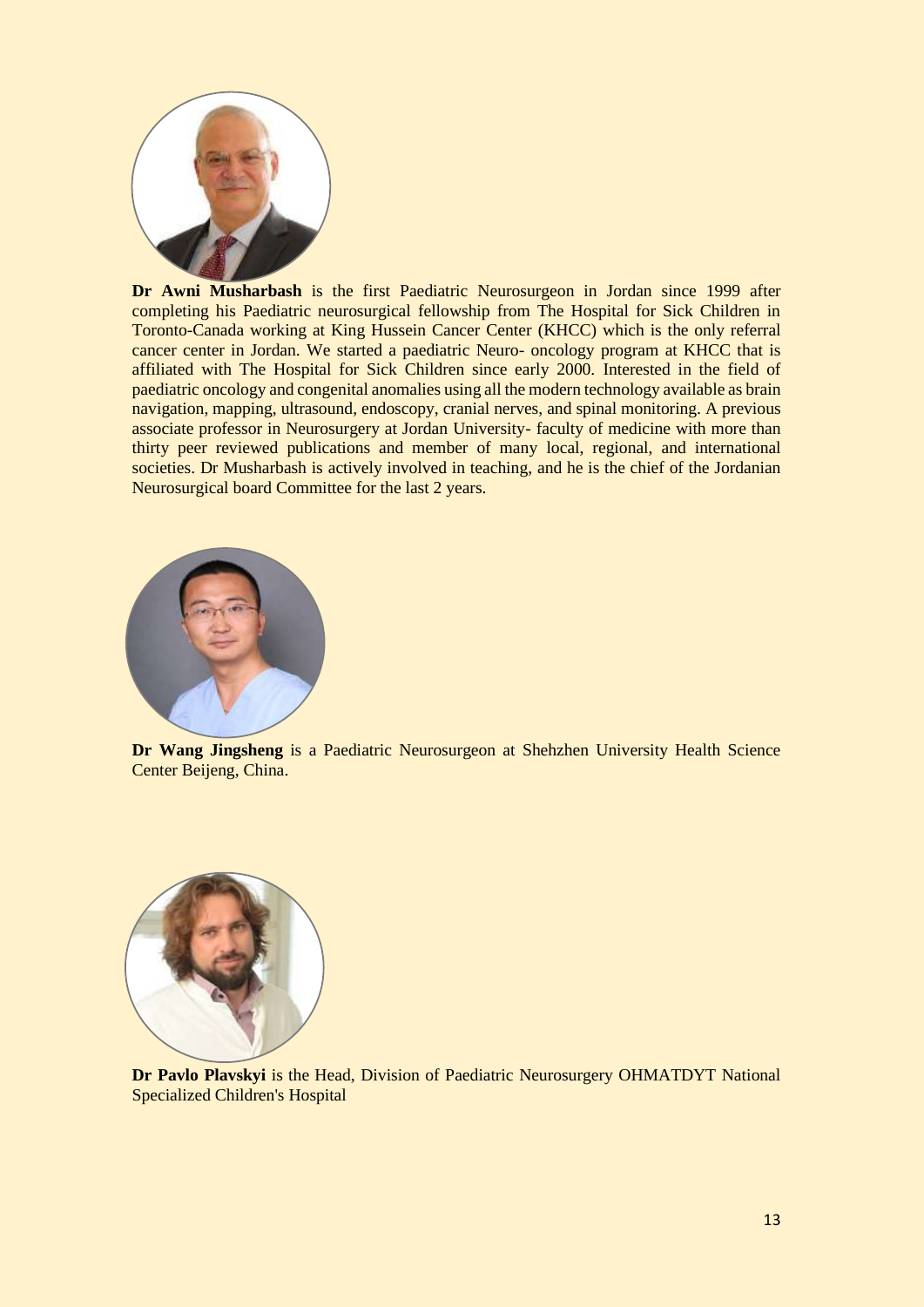

**Dr Zohreh Habibi** is an Associate Professor of Neurosurgery department of Paediatric Neurosurgery at Tehran University of Medical Sciences (TUMS), Children's Medical Center. She is a Coordinator of Research projects at TUMS. She is a member of Neurosurgical Society of Iran and Iranian Paediatric Neurosurgery Committee.



**Dr. Addisalem Belete MD,** is one of the first graduates of Neurosurgery at Addis Ababa University Medical Faculty, the largest and most advanced of neurosurgical training sites in Ethiopia. After completing the general neurosurgical training, he further got his subspecialty training in Paediatric Neurosurgery in Kenya. Doctor Addisalem has worked in the Eastern part of Ethiopia establishing a neurosurgical department. While serving there, he had the opportunity to present his experience at the International Society of Paediatric Neurosurgeons annual meeting of 2018 held in Telaviv, Israel. Dr. Addisalem has an interest in Neuro-oncology, especially Paediatric Neuro-oncology. He is currently actively working in developing a Paediatric Neurosurgery Center of Excellence that provide state of the art Paediatric Neurosurgical Care at Zewditu Memorial Hospital, in Addis Ababa. Dr. Addisalem is founding member of the Ethiopian Neurosurgical Society and has served as a secretary of the society in the past. He is also a member of the Surgical Society of Ethiopia.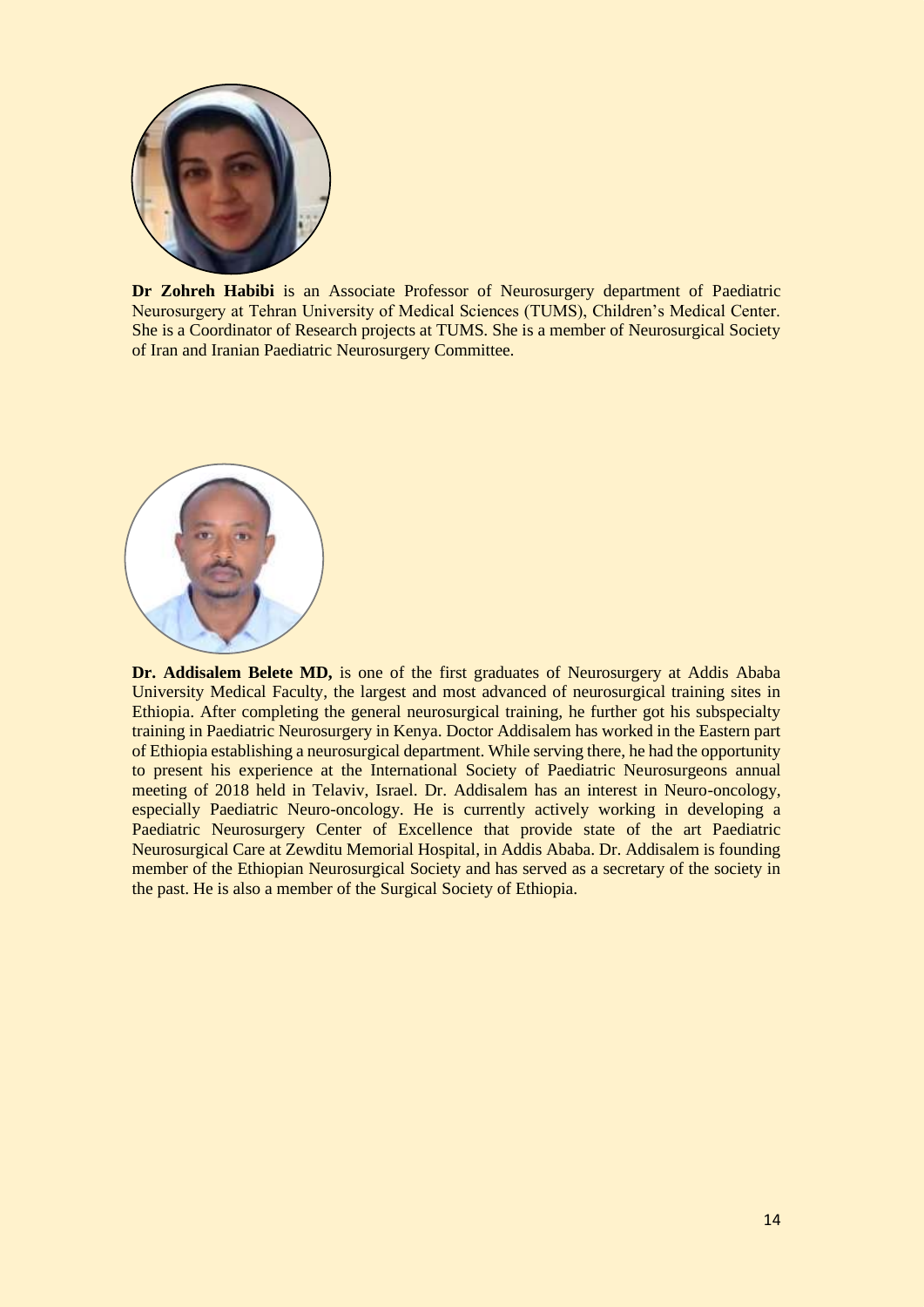

**Dr. Roger J. Packer, MD,** is a Senior Vice-President, Center for Neuroscience and Behavioral Medicine, the Gilbert Distinguished Professor of Neurofibromatosis, and Director of both the Gilbert Neurofibromatosis Institute and the Brain Tumor Institute of Children's National Hospital (CNH), Washington, DC. He is Professor of Neurology and Paediatrics at The George Washington University. Throughout his career, Dr. Packer has been heavily involved in clinical and applied basic science research. His clinical research has touched on various aspects of child neurology and neuro-oncology, including pediatric brain tumors, neurofibromatosis type 1, and the neurologic aspects of childhood neurogenetic diseases. His research has focused on the development and performance of clinical and translational trials for children with neurologic, neuro-oncologic, and neurogenetic disorders, and he has received peer-reviewed grant support for these efforts. Presently, Dr. Packer is Chair of the PBTC Low-Grade Glioma Committee; Principal Investigator (CNH) of the Neurofibromatosis Clinical Trials Consortium; Chair of the Medulloblastoma Committee of the Children's Oncology Group; and co-chair of the Brain Malignancy Steering Committee (NCI). The majority of the studies now being coordinated by Dr. Packer are evaluating innovative agents aimed at the molecular underpinnings and immunologic aspects of neurologic disease. He has published over 415 original articles and 380 reviews and chapters.



**Dr Eric Bouffet MD** is a Professor of Paediatrics in the University of Toronto, Garron Family Chair in Childhood Cancer Research and Head of the Neuro-oncology Section in the Division of Haematology/Oncology at The Hospital for Sick Children (SickKids), Toronto. Dr Bouffet was co-Chairman of the Brain Tumour Committee of the International Society of Pediatric Oncology (SIOP) and served as a President of SIOP from 2016-2019. He is currently Chair of the Canadian Paediatric Brain Tumour Consortium. He is also a member of the steering committee of the brain tumour committee of the Children's Oncology Group. Dr Bouffet is a Senior Associate Scientist in the Research Institute at the Hospital for SickKids. His research interests are in the area of novel treatments and clinical trials in children with brain tumours. He is author or co-author of over 500 peer-reviewed manuscripts and author/co-author on numerous book chapters in the field of neuro-oncology. He was the recipient of several awards, including the Alvin Zipursky Teaching Award, the Claus Wirsig Humanitarian Award, and the Richard Rowe Award for Clinical Excellence in Paediatric Medical Care. In 2020, He was elected Member of the Board of Directors of the Union for International Cancer Control (UICC).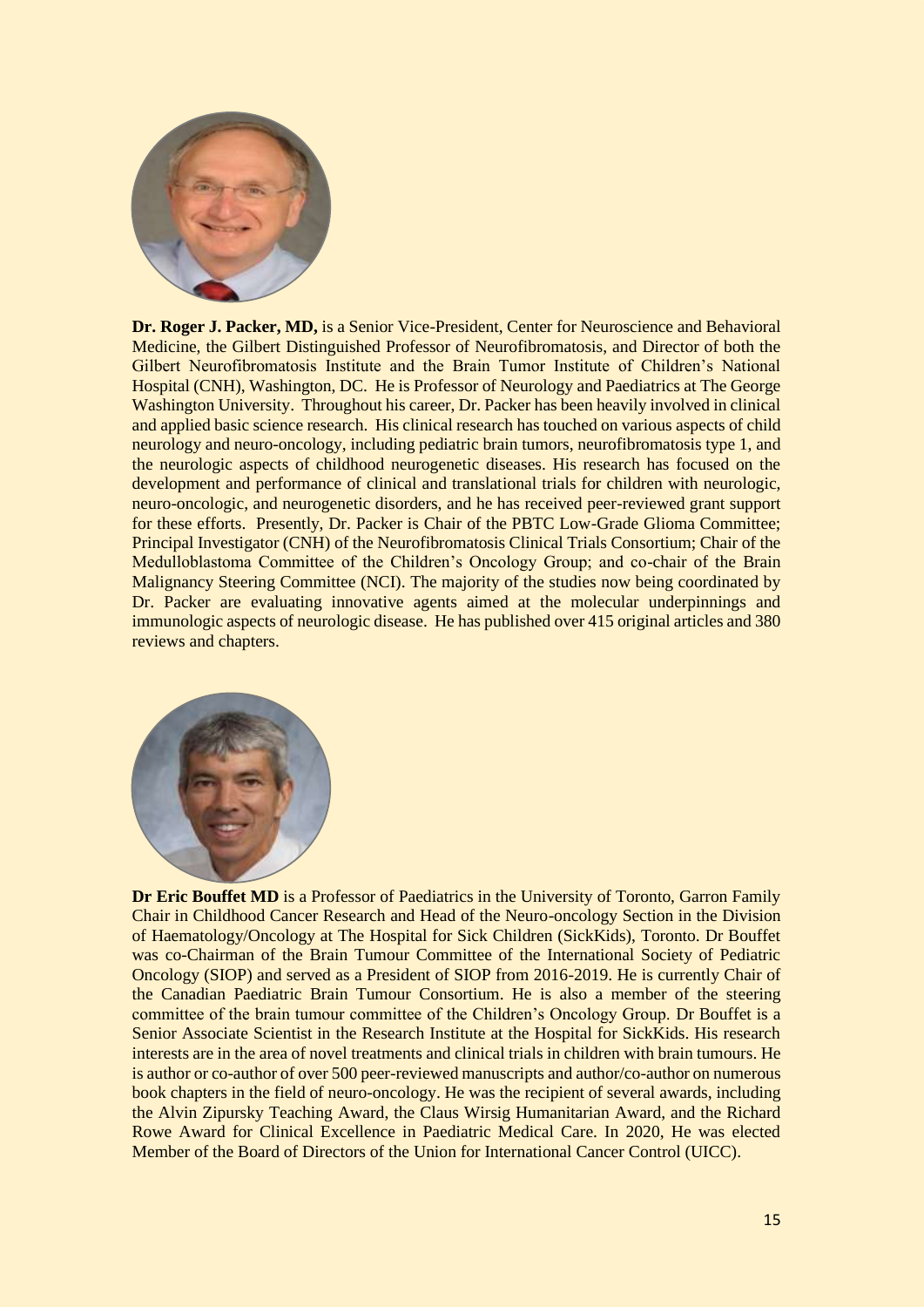

**Stefan M. Pfister, Prof. Dr. med.** serves as Director of the Preclinical Research Program of the new Hopp Children's Cancer Center Heidelberg, a joint venture between the German Cancer Research Center (DKFZ) and Heidelberg University Hospital. He is heading the Division Paediatric Neuro-oncology at the German Cancer Research Center (DKFZ) since 2012. Being a paediatrician by training, Pfister received his MD from Tübingen University, and his clinical education at Mannheim and Heidelberg University Hospitals. As a physician-scientist, he completed postdoctoral fellowships with Christopher Rudd at the Dana-Faber Cancer Institute/Harvard Medical School, and with Peter Lichter at the German Cancer Research Center, Division of Molecular Genetics. Pfister's research focuses on the genetic and epigenetic characterization of childhood brain tumors by applying next-generation profiling methods, the development of faithful models and functional validation of findings, and the preclinical testing of new treatment options using these models. In all his activities, translating novel findings into a clinical context is of highest priority. For his translational neuro-oncology projects, Pfister received amongst others the German Cancer Award in 2012.



**Dr Kenneth Cohen MBA, MD** is Professor of Oncology and Paediatrics, Director of Paediatric Neuro-Oncology and Clinical Director of the Division of Pediatric Oncology at the Sidney Kimmel Comprehensive Cancer Center at Johns Hopkins. He received his undergraduate degree at Brown University and earned his MD at the Upstate Medical University, in Syracuse, NY. He has served on the faculty of Johns Hopkins since 1994. Dr. Cohen is co-chair of the High-Grade Glioma Committee for the Children's Oncology Group. He is the lead author for the PDQ® Cancer Information - National Cancer Institute brain tumor treatment summaries. He was recently appointed to the Scientific Advisory Committee for the St. Baldrick's Foundation. He also serves on the scientific advisory boards of the Childhood Brain Tumor Foundation and Curing Kids Cancer.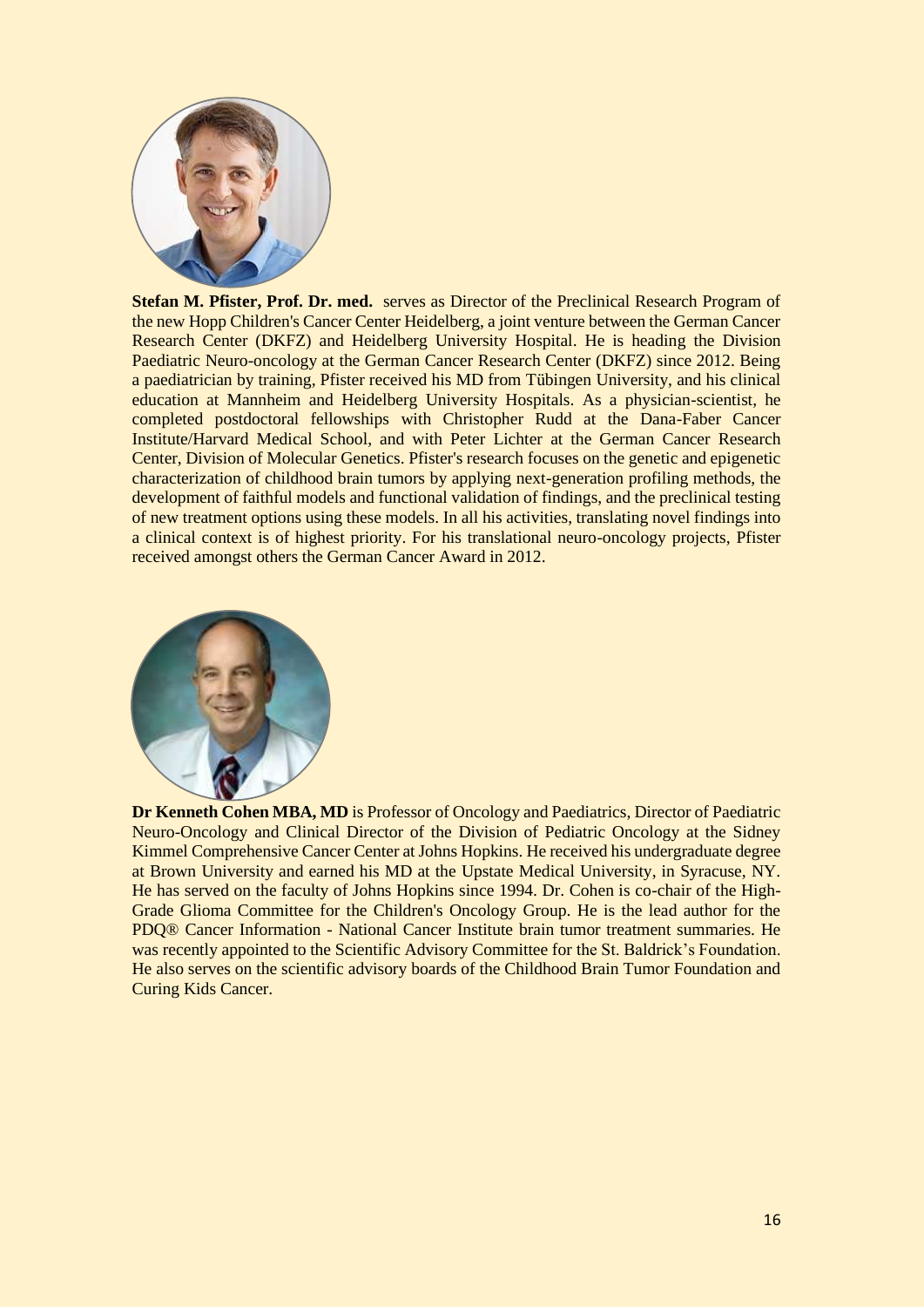

**Dr Uri Tabori MD, PHD** is a Staff Oncologist with the Division of Haematology/Oncology and a Senior Scientist within the Research Institute, holds the Garron Family Chair appointment in Childhood Cancer Research, and is a Professor in the Departments of Medical Biophysics, Institute of Medical Science and Paediatrics, University of Toronto. Dr. Tabori is a Principal Investigator within the Arthur and Sonia Labatt Brain Tumor research Centre at The Hospital for Sick Children. Dr Tabori focuses on the development of systems for early detection, intervention, and therapeutics in individuals highly predisposed to developing brain tumors. He is also studying mechanisms underlying brain tumor immortality and recurrence in the context of predisposition to cancer. Dr. Tabori has been the recipient of numerous awards, including the Canadian Cancer Society's Bernard and Francine Dorval Prize in 2016 and the Early Researcher Award from the Ontario Ministry of Development in Innovation in 2014.



**Dr Darren Hargrave MB.ChB (Hons), MD, MRCP, FRCPCH** joined Great Ormond Street Hospital (GOSH) in 2011 having previously worked at the Royal Marsden Hospital in London. He specializes in paediatric neuro-oncology (tumours of the brain and spine) and the development of new anti-cancer drugs for children and adolescents. He trained in the UK and Canada and is a member of both national and international groups in the fields of paediatric neuro-oncology and drug development. He has been the Chair of the European SIOPE High Grade Glioma working group. He is a Chief Investigator of several completed, on-going, and planned clinical trials in paediatric cancer. His research interests include: the biology of childhood brain tumours, the use of innovative imaging techniques in childhood cancer and drug development of targeted therapies in childhood and adolescent oncology. He has published over 60 papers in peer reviewed journals and book chapters.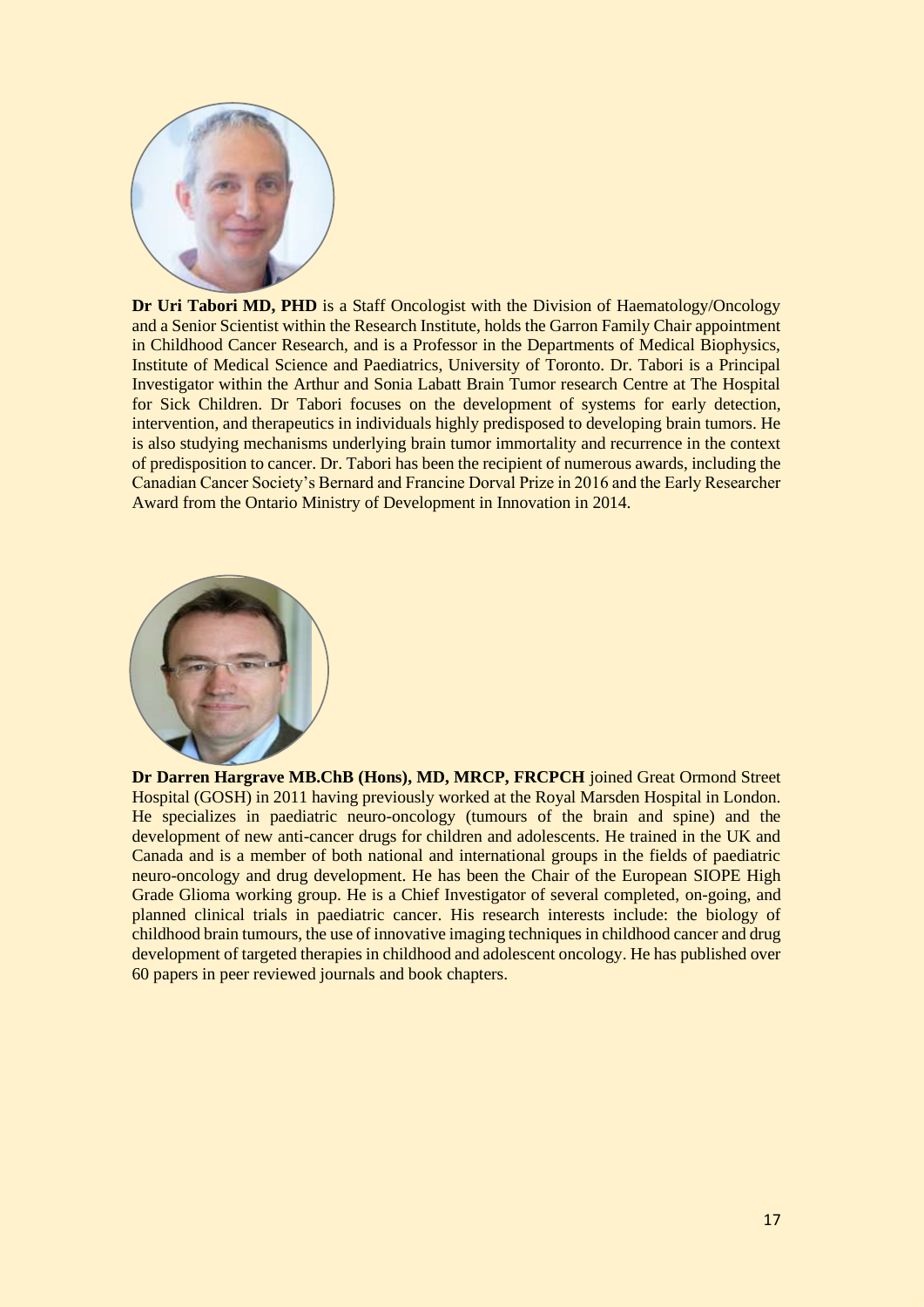

**Dr Stefan Rutowski MD**, is a Professor for Paediatric Hematology and Oncology and Director of the Department of Paediatric Hematology and Oncology, University Medical Center Hamburg-Eppendorf (UKE) Germany. He was also Vice Chair of German Paediatric Haematology Oncology Society. Dr Rutowski is the recent chair of European Paediatric Brain Tumor Group of SIOP and a member of ethical committee / IRB of the Medical Association Hamburg.



**Dr. Ute Bartels MD, PhD, M.Sc** is a Staff Neuro-Oncologist at the Hospital for Sick Children, Toronto and Professor of Paediatrics at the University of Toronto. She graduated from medical school at Johannes Wolfgang von Goethe University in Frankfurt, Germany. Dr. Bartels completed her PhD thesis at the Children's Hospital of the University in Mainz, Germany. In 2002, she joined the Hospital for Sick Children for a fellowship in paediatric neuro-oncology and became a staff physician in 2005. Dr. Bartels received the Junior Faculty Award for Clinical Excellence in Paediatric Medical Care in 2009. She completed a Master of Science in Clinical Epidemiology at the University of Toronto in 2010. She is an active member of the Central Nervous System (CNS) Committee of the Children's Oncology Group (COG) in North America and is a Principal Investigator of the CNS Germ Cell Tumour study (ACNS1123). She was an invited member of the 2012 International Tuberous Sclerosis Complex (TSC) Consensus Group to finalize diagnostic, surveillance and management recommendations for patients with TSC. She is elected co-chairwoman of the European Society of Paediatric Oncology (SIOPe) craniopharyngioma working group representing the field of oncology/endocrinology from 2011 to 2020.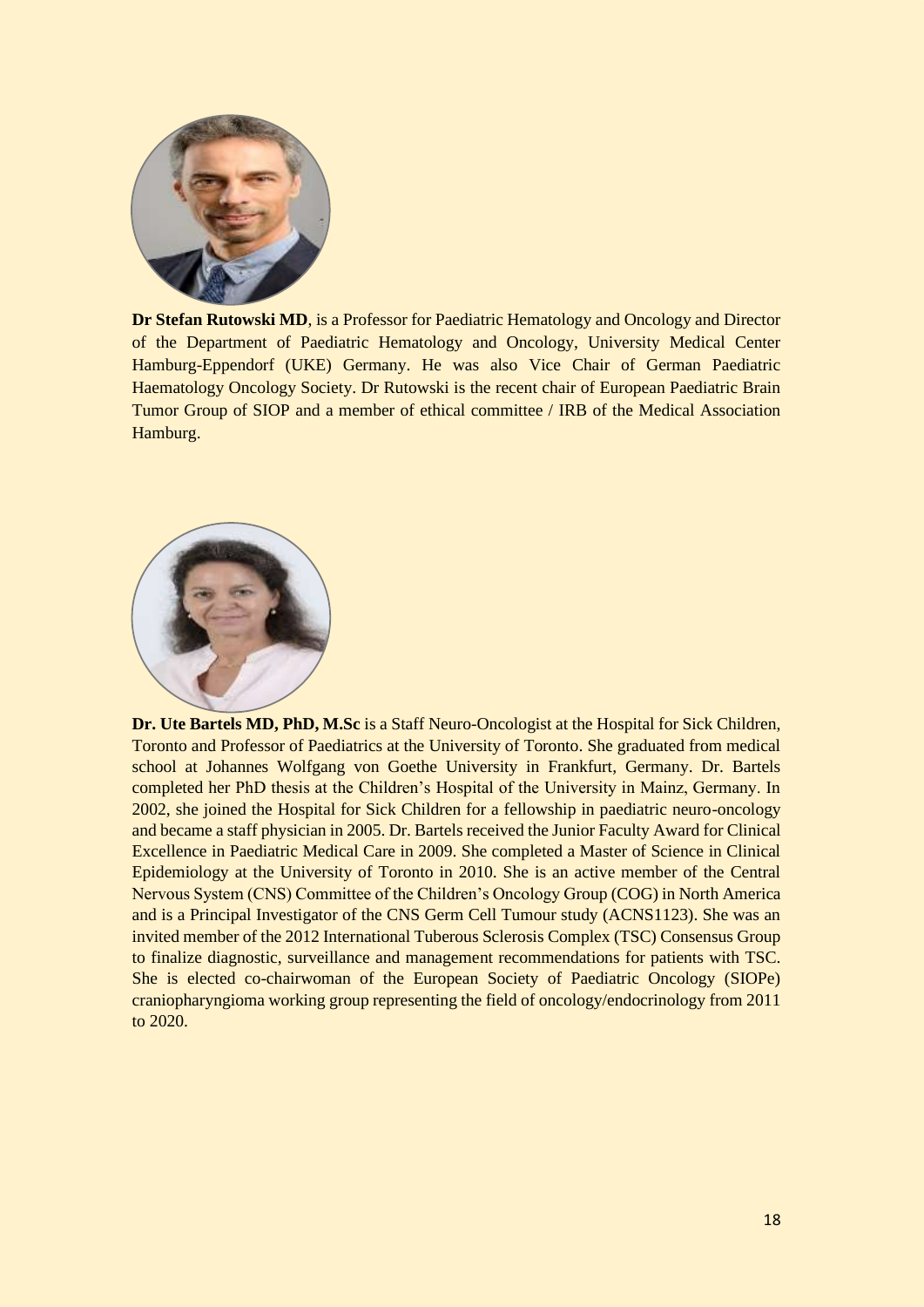

**Dr Nick Gottardo, PHD** is a clinician/scientist based in Perth, Western Australia. He is a paediatric oncologist/neuro-oncologist and Head of the Department of Paediatric Oncology and Haematology at Perth Children's Hospital. He is also the Co-leader of the Brain Tumour Research Programme at the Telethon Kids Institute. In June 2018, he was appointed the Stan Perron Chair in Paediatric Oncology and Haematology at Perth Children's Hospital. Nick Gottardo has established a national and international reputation as an expert in paediatric neurooncology and is a member of the International Medulloblastoma Working Group. He is the Chair of the Australian and New Zealand Children's Haematology/Oncology Group and Chair of the ANZCHOG's CNS Tumour Group. He leads several international clinical trials, including the AIM-BRAIN Project, SJ-ELiOT and the Children's Oncology Group's front-line clinical trial for WNT subgroup medulloblastoma patients, which investigates therapy reduction for this subgroup of patients who have excellent survival on current therapy.



**Marcel Kool, Ph.D.**, is a cancer biologist at the Hopp Children's Cancer Center Heidelberg (KiTZ), the German Cancer Research Center (DKFZ) in Heidelberg, Germany, and the Princess Máxima Center (PMC) for Paediatric Oncology in Utrecht, the Netherlands. He is deputy of the division of Paediatric Neurooncology headed by Prof. Dr. Stefan M. Pfister and group leader of the Preclinical Research Group in this division at the KiTZ / DKFZ. Since April 2011 he is working at the DKFZ in Heidelberg and since September 2019 he started his second research group on pediatric brain tumors at the PMC in Utrecht. Marcel Kool's expertise is the genomics of paediatric brain tumors. He and the teams in Heidelberg and Utrecht aim to (1) characterize each brain tumor entity in full detail at the genomic and epigenomic level in order to identify clinically relevant subgroups; (2) to find the oncogenic driving events in these tumors and the best therapeutic targets; (3) to find diagnostic, prognostic and/or predictive biomarkers for these tumors and their subgroups for use in clinical settings; (4) to build a large repertoire of molecularly characterized tumor models (PDX and organoid models) representing all the different molecular subtypes of pediatric brain tumors and use them for preclinical studies in order to translate the genomic findings into new therapeutic options. Overall, Marcel Kool has co-authored >300 publications of which >150 only in the last five years. Several of these recent papers are landmark papers in the field of paediatric neuro-oncology describing the identification of new molecular entities and/or molecular subtypes of known entities with their respective oncogenic drivers and mutational landscapes.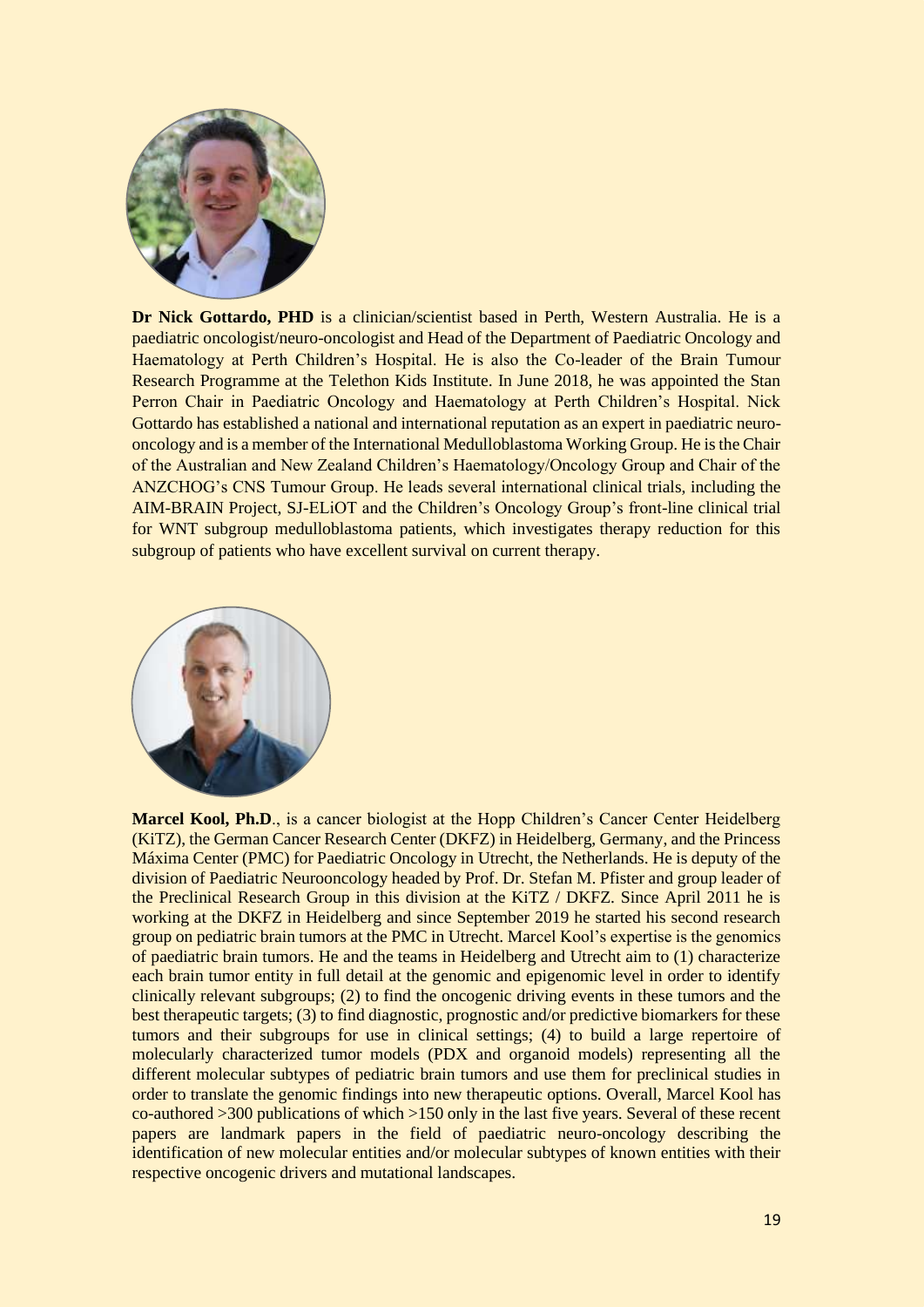

**Aziza T. Shad, MD** is the Ellen W.P. Wasserman Chair of Paediatrics and Chief of the Division of Paediatric Hematology Oncology at the Herman and Walter Samuelson Children's Hospital at Sinai Hospital, Baltimore, MD, USA. She also holds a faculty position as Professor of Paediatrics and Oncology at Georgetown University School of Medicine, Washington, DC.

Dr Shad is Co-Founder and Medical Director of The ASLAN Project, a non-profit organization devoted to improving capacity in pediatric oncology in developing countries. She is a member of the WHO Working Group, WHO Global Initiative for Childhood Cancer, and a member of the National Paediatric Oncology Strategic Initiative, Ministry of Health, Ethiopia. She is a Mentor for 'My Child Matters' projects in Pakistan.

Dr Shad is actively involved in the development of Paediatric Oncology Programs in Developing Countries, particularly in Africa, Asia, and the Middle East. Paediatric Oncology in Developing Countries and Late Effects in Cancer Survivors, a major area of her research. She has been honored with multiple teaching, academic, National, and international awards including the '2019 Top 100 Women in Maryland' and '2020 Physician of the Year for Maryland'.



**Dr Kris Ann P. Schultz, MD**, is a paediatric oncologist at Children's Minnesota. She graduated summa cum laude from Drake University (B.A.) and summa cum laude from Loyola University (M.D). She completed her paediatric residency and paediatric hematology/oncology fellowship at the University of Minnesota and received a Master of Science degree in clinical research during her fellowship. Dr. Schultz is the Principal Investigator for the International Pleuropulmonary Blastoma (PPB)/ DICER1 Registry and the Principal Investigator and founder of the International Ovarian and Testicular Stromal Tumor Registry. Her current research focuses on development of treatment strategies for DICER1-related tumors. She is a member of the Alpha Omega Alpha Honor Medical Society and serves as the Pine Tree Endowed Chair in Cancer and Blood Disorders Research and Scientific Director for Cancer and Blood Disorders at Children's Minnesota. Dr. Schultz joined the Hematology Oncology program at Children's of Minnesota in 2008 and has particular interest and expertise in the care of children with pleuropulmonary blastoma, ovarian tumors and other rare childhood cancers.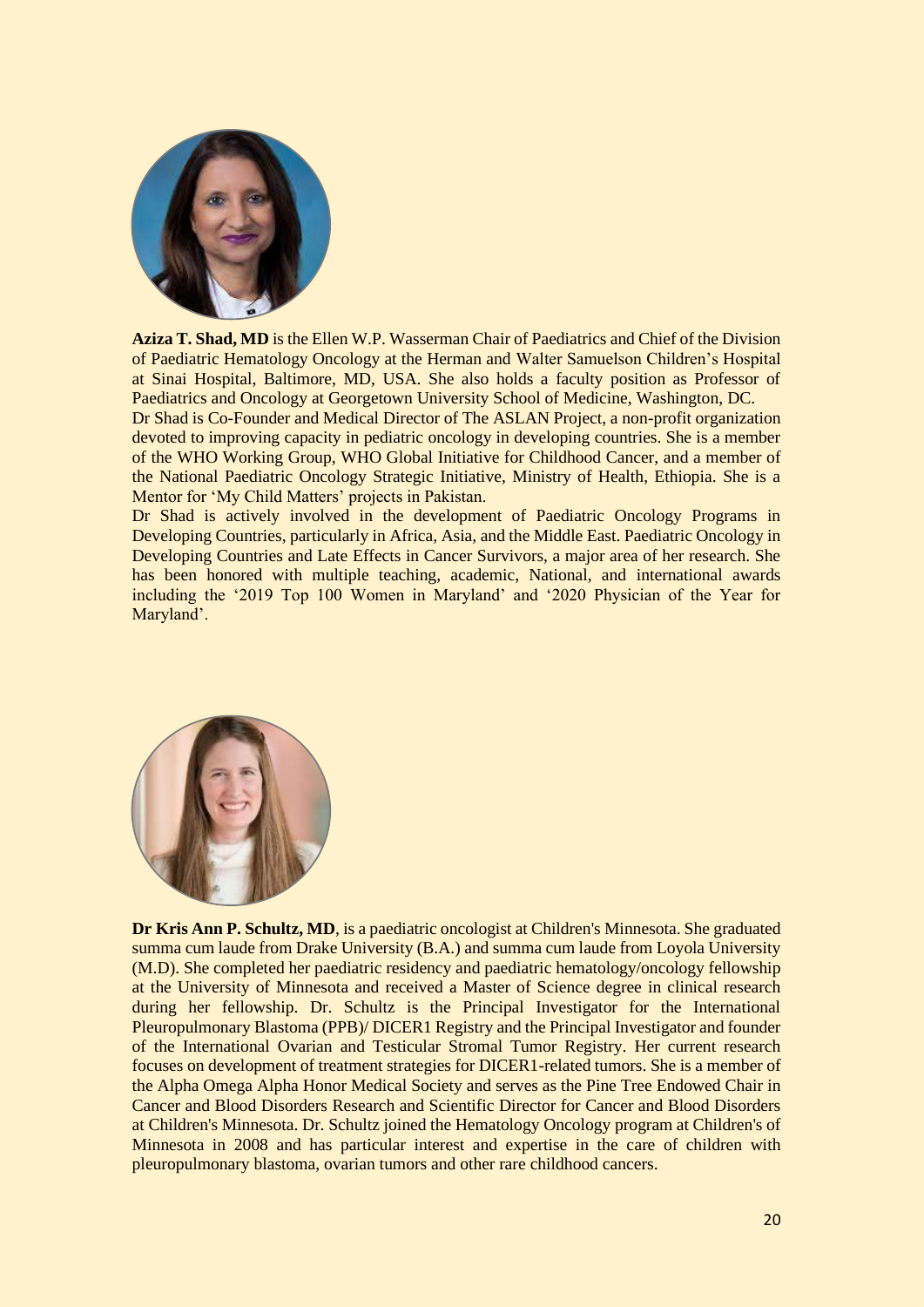

**Zoltan Patay MD, PhD** is the Chair, Department of Diagnostic Imaging Section Chief of Neuroimaging. Dr Patay is a board-certified neurologist and radiologist with subspecialty qualification in neuroradiology and special expertise in pediatric neuroradiology. He trained in Hungary, France and Belgium and worked for 10 years in the King Faisal Specialist Hospital and Research Center in Riyadh, Saudi Arabia before moving to the USA. His interests in neuroradiology span over MR imaging of neurovascular disorders, neurometabolic diseases and brain tumors in children. Currently, he focuses on a.) Imaging genomics in embryonal tumors of the central nervous system (including medulloblastoma and ATRT). b.) MRI radiomics of paediatric high-grade gliomas (diffuse midline gliomas, in particular), and c.) Early side effects of cancer treatment (including the phenomenon of diaschisis in the central nervous system and its clinical implications in cerebellar mutism syndrome). He has published more than 100 peerreviewed papers and wrote or contributed to 20 book chapters published in major pediatric radiology textbooks.



**Dr Thomas Merchant DO, PhD** is Chairman of the Department of Radiation Oncology at St. Jude Children's Research Hospital in Memphis, Tennessee where he has practiced for more than 25 years. The subject of his research is the application of advanced radiotherapy methods in the treatment of children with brain tumors. Through his research, he has designed new treatments for children with brain tumors and modeled radiation-related CNS effects. He has advanced the treatment of children with medulloblastoma, ependymoma, low-grade glioma and craniopharyngioma and is responsible for introducing frontline radiation therapy for children under the age of 3 years. He designed and led the development of the world's first proton therapy center dedicated solely to the treatment of children.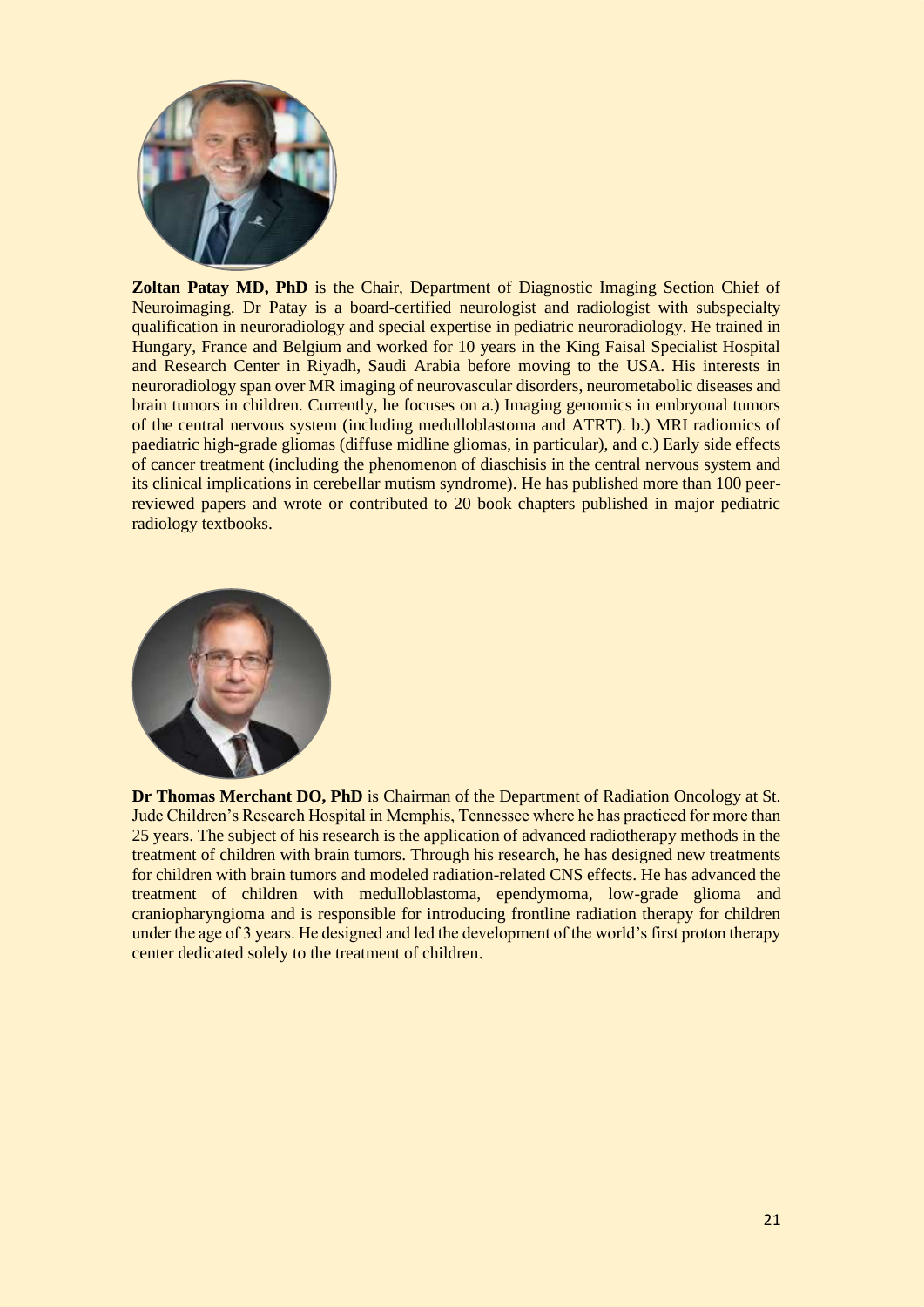

**Dr Natia Esiashvili MD,** is Professor and Chief Quality Officer at Winship Cancer Institute of Emory University and Emory Proton Therapy Center and leads Paediatric Radiation Oncology programme. She currently serves as President of the International Paediatric Radiation Oncology Society (PROS). Dr. Esiashvili had been on executive committee of PROS as General Secretary and led programs for low and middle-income countries worldwide. Dr Esiashvili has more than seventy PubMed cited publications and has contributed to multiple book chapters. She has developed radiotherapy guidelines for several clinical trials for Children's Oncology Group. Dr. Esiashvili is a member of the Cancer Prevention and Control research program at Winship Cancer Institute of Emory University. Additionally, she holds memberships with the American Society of Therapeutic Radiation Oncology, American Society of Clinical Oncology, American College of Radiology, Children's Oncology Group, and Paediatric Radiation Oncology Society, among others. Dr. Esiashvili has received various awards for her work in radiation oncology as well as spoken at a number of national and international conferences. She was listed in Atlanta Magazine's "Top Doctors" issue in 2017, 2018 and 2020.



**Dr Derek Tsang, MD MSc FRCPC** is a radiation oncologist at Princess Margaret Cancer Centre. He is an Assistant Professor in the Department of Radiation Oncology at the University of Toronto. He completed his medical training at Queen's University, followed by residency at the University of Toronto. He obtained fellowship training in paediatric radiation oncology at St. Jude Children's Research Hospital in Memphis, Tennessee, and has a Masters' degree in clinical epidemiology at the Harvard T.H. Chan School of Public Health. Dr. Tsang joined the Princess Margaret Cancer Centre in 2017, where he is a member of the paediatric and adult central nervous system (CNS) tumour site groups. His research interests include evaluating reirradiation for paediatric tumours and reducing the late effects of radiotherapy. His clinical practice includes paediatric oncology, adult neuro-oncology, and stereotactic radiosurgery for benign neoplasms.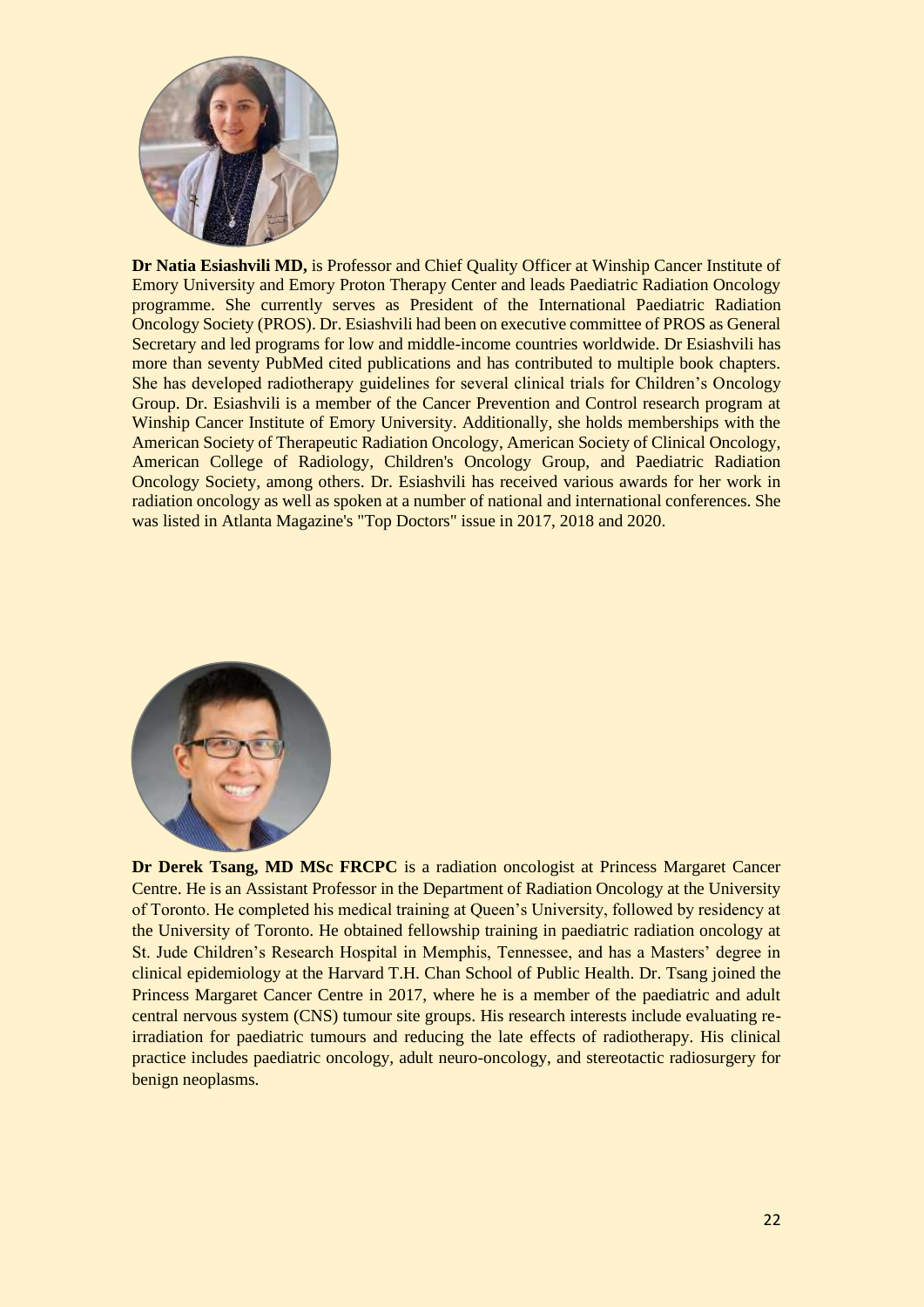

**Dr Stefan Friedrichsdorf MD,** isthe medical director of the Centre of Pain Medicine, Palliative Care and Integrative Medicine at the UCSF Benioff Children's Hospitals in Oakland and San Francisco – one of the most comprehensive programs of its kind in the country. In 2020 the Benioff Children's Hospital San Francisco received the prestigious *ChildKind International*  pain relief certification and the Joint Commission Palliative Care Certification. Dr. Friedrichsdorf received the 2016 "*Elizabeth Narcessian Award for Outstanding Educational Achievements in the Field of Pain*" by the American Pain Society and the 2011 "*Hastings Centre Cunniff-Dixon Physician Award*". He was the medical director of the department of pain medicine, palliative care & integrative medicine at Children's Minnesota from 2005-2020 and under his leadership the department grew into one of the largest and most comprehensive in the country. It received the "*Circle of Life Award*" by the American Hospital Association in 2008 and was the 2013 recipient of the "*Clinical Centres of Excellence in Pain Management Award*" by the American Pain Society. and in 2018 the Albert Bandura Influencer Award from VitalSmarts. He is associate editor of the Journal of Pain and Symptom Management, the principal investigator of a National Institutes of Health (NIH) / National Cancer Institute (NCI) multisite study on the creation, implementation, and evaluation of the Paediatric Palliative Care Curriculum "*Education in Palliative and End-of-Life Care (EPEC)-Paediatrics*", which so far trained 990 clinicians from 66 countries. In 2008 he founded and since then directs the annual *Paediatric Pain Master Class*, a unique week-long intensive course for interdisciplinary health professionals, which trained more than 600 clinicians from 40 countries.



**Prof. Pieter Wesseling, M.D., PhD** is a clinical (neuro)pathologist & Professor in neurooncological pathology. He is affiliated with Department of Pathology, Amsterdam University Medical Centers/VUmc, Amsterdam, The Netherlands and Laboratory for Childhood Cancer Pathology, Princess Máxima Center for Pediatric Oncology, Utrecht, The Netherlands. He was trained as clinical (neuro) pathologist in the Radboud University Medical Center, Nijmegen, The Netherlands (supervised by Prof. Joop L. Slooff), and in Duke University Medical Center, Durham NC, USA (Prof. Peter C. Burger). He has over 30 years of experience in neurooncological pathology and is since about a decade or so 'terminally differentiated' in this area. He is specialized in translation of molecular findings in improved clinical diagnosis of CNS tumors. Prof Wesseling is a member of cIMPACT-NOW consortium (i.e., consortium to Improve Molecular and Practical Approaches to CNS tumor Taxonomy). He is an expert-editor for the 5th edition of the WHO CNS tumor classification for the WHO classification of Paediatric CNS tumors (both to be published in 2021). Prof Wesseling is a member of editorial board of 5 top-5% neuro-oncology/neuropathology journals. He is  $(Co-)$ Author of  $> 300$ manuscripts in international peer-reviewed journals (see Wesseling-p in PubMed). Dr Wesseling is PI of multiple research projects, now of e.g. GLASS-NL study in the Netherlands (i.e. Dutch branch of international Glioma Longitudinal AnalySiS study).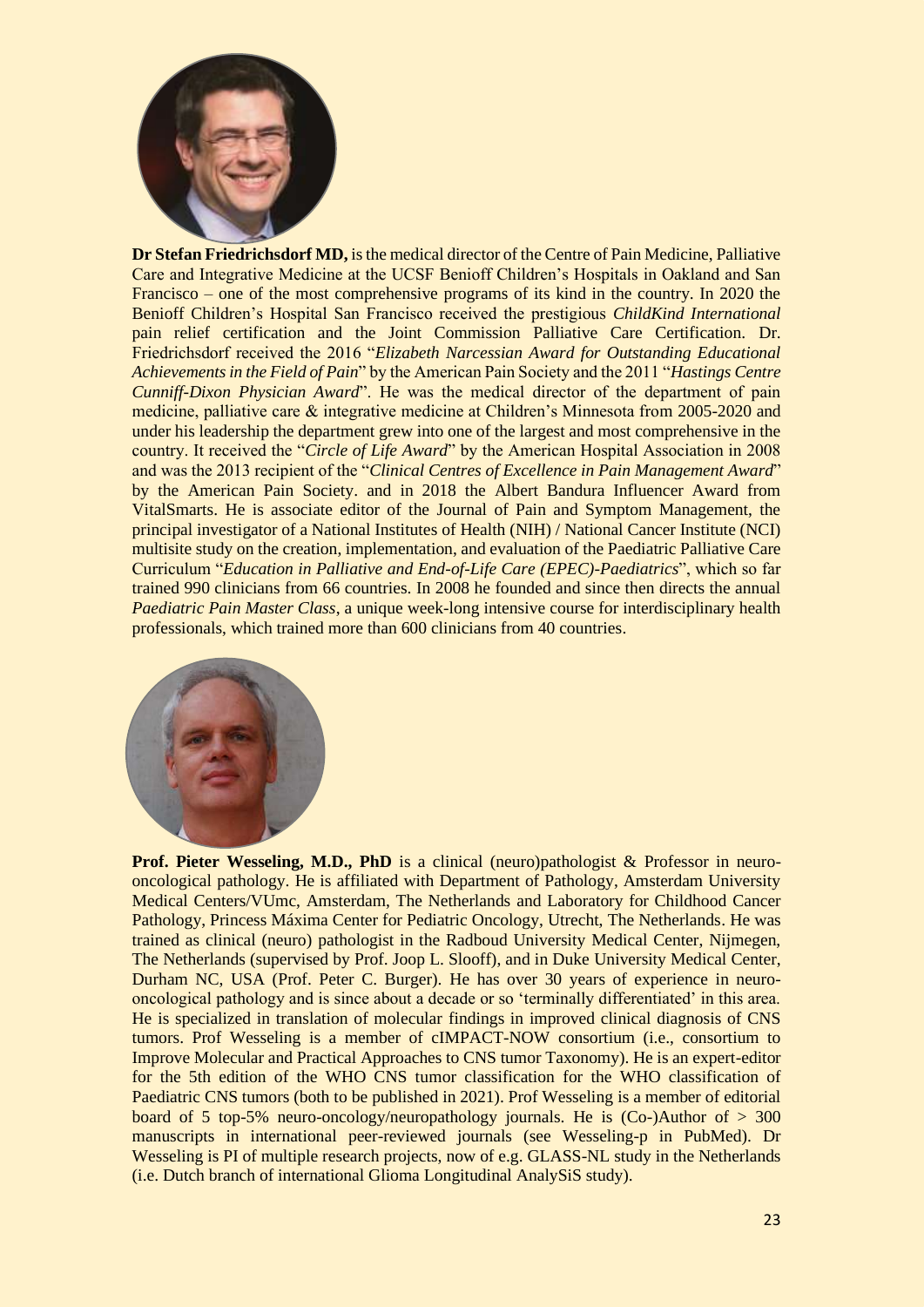## **Meet the Expert Session**

#### **Neuro- Oncology Experts:**



**Dr Eric Bouffet Dr Mark Kieran** Professor of Paediatric Neuro-Oncology Senior Neuroscientist Garron Chair in Childhood Cancer Research Director of Paediatric Neuro Oncology Division at The Hospital of Sick Children, Toronto Former President of SIOP



Clinical Trial Lead, Paediatric Program, Oncology Clinical Development, Bristol-Myers Squibb, New Jersey, USA

#### **Neurosurgery Experts:**



Dr Peter Dirks Co-Leader, Brain Cancer Translational Research Initiative Senior Scientist, The Hospital for Sick Children Professor of Surgery, University of Toronto



Dr James Drake Professor, Departments of Surgery and Biomedical Engineering, University of Toronto Head, Division of Neurosurgery, Hospital for Sick Children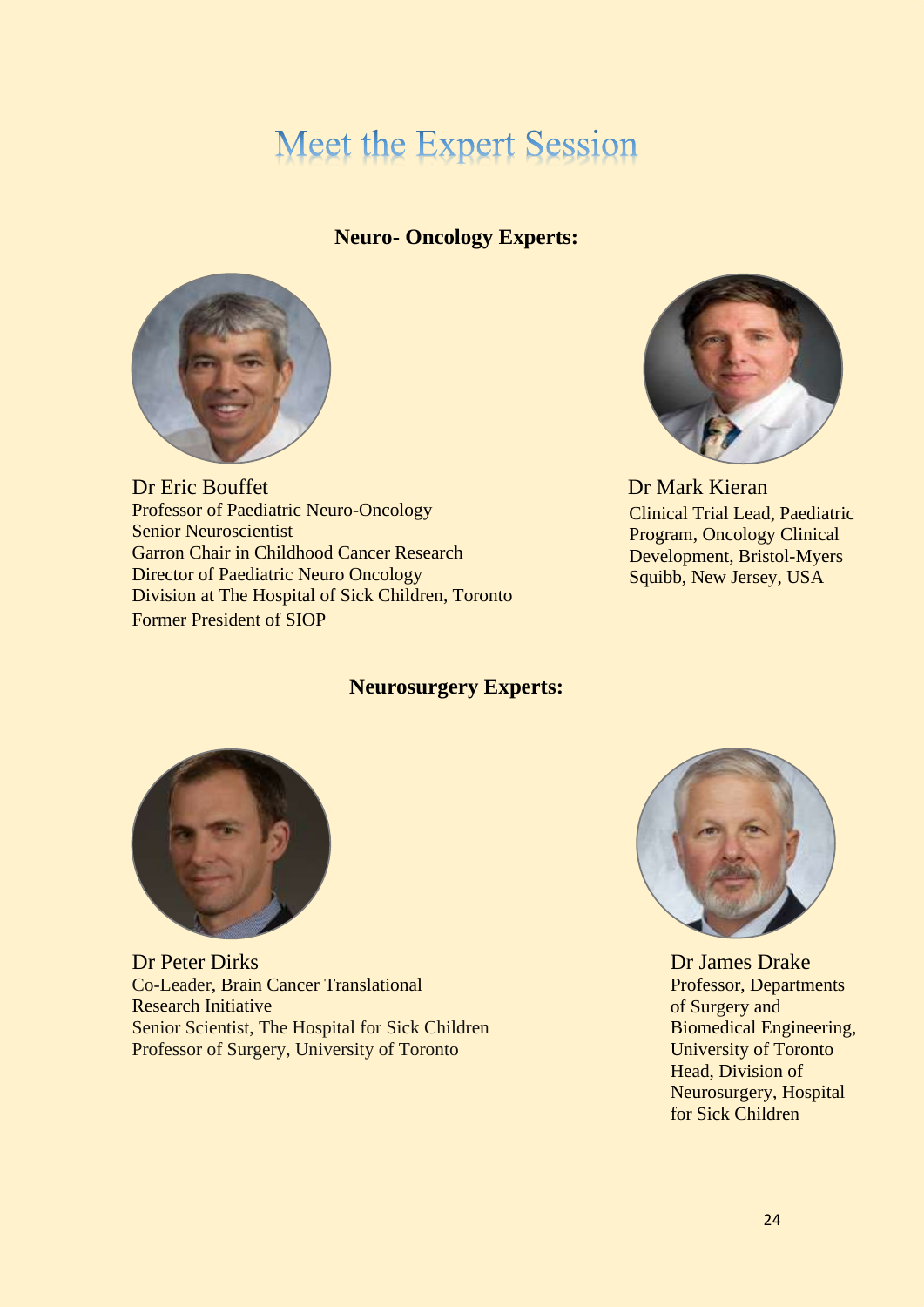#### **Neuropathology Experts:**



Dr Cynthia Hawkins Neuropathologist and Professor, Department of Paediatric Laboratory Medicine, Division of Pathology, The Hospital for Sick Kids, Toronto, Ontario, Canada.



Dr Faosto Rodriguez Director of the clinical Neuropathology service, Professor of Pathology, Oncology and Ophthalmology Johns Hopkins University School of Medicine, Baltimore, Maryland, USA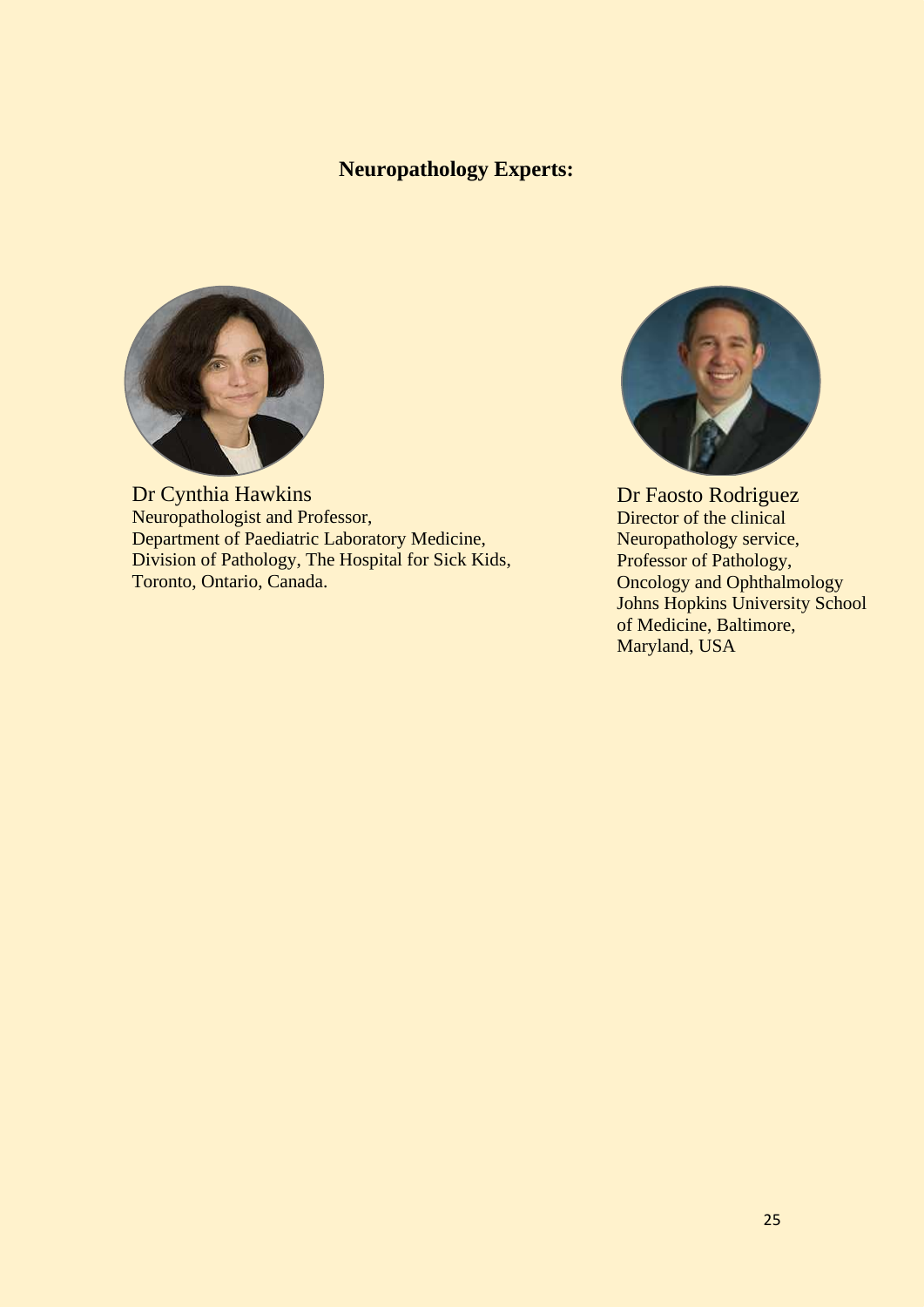#### **Session Chairpersons:**

- Dr Bilal Mazhar Qureshi
- **•** Dr Revathi Rajagopal
- **•** Dr Naveed Ahmad
- Dr Aneela Darbar
- Dr Michael Dewan
- Dr Gohar Javed
- Dr Fatima Mubarak
- Dr Shahzadi Resham
- Dr Shazia Riaz
- **•** Dr Asim Hafiz
- **•** Dr Mithra Ghalibafian
- Dr Sadaf Altaf
- Dr Altaf Ali Laghari
- **•** Dr Nisreen Amayiri
- Dr Muhammad Saghir
- **•** Dr Shazia Kadri
- Dr Raja Khan
- **•** Dr Zehra Fadoo
- Dr Shahzad Shamim
- **•** Dr Khurram Minhas
- Dr Ata Ur Rehman Maaz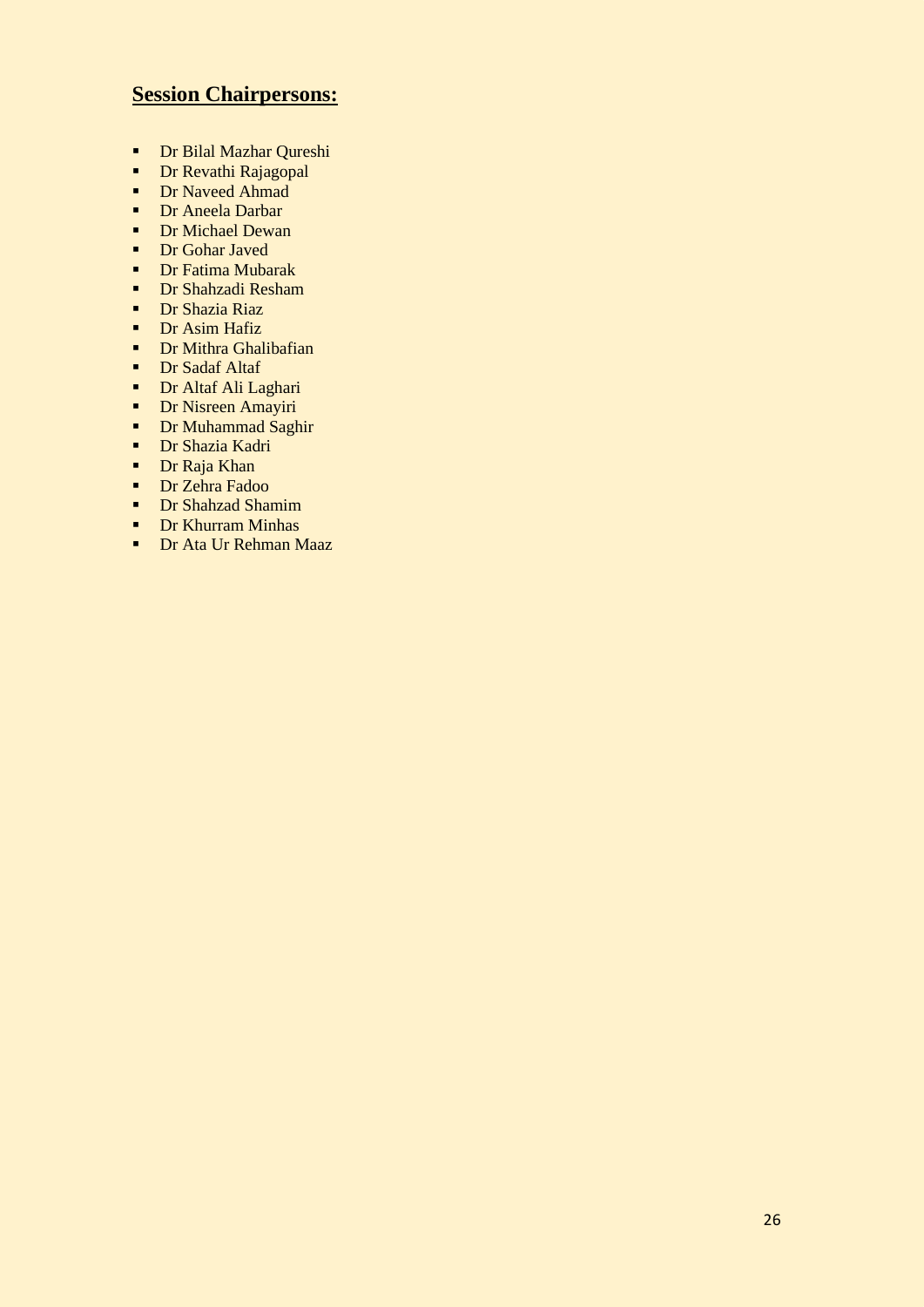## **Pre-Conference Educational Half Day**

#### **Thursday, November 11, 2021, | 05:00pm – 08:30pm (Pakistan Time; GMT +5)**

#### **Meet the Experts Session**

**Thursday, November 11, 2021, | 05:00pm – 06:00pm (Pakistan Time; GMT +5)**

**Parallel Session:**

**Neuro-Oncology: Neurosurgery: Neuropathology:** Mark Kieran Peter Dirks Cynthia Hawkins

**Moderator: Moderator: Moderator:** Dr Ata Ur Rehman Maaz Dr Shahzad Shamim Khurram Minhas Sidra Hospital, Qatar AKUH AKUH

Eric Bouffet **International Community** James Drake Faosto Rodriguez

#### Paediatric Neuro-Oncology for general Pediatricians and Practitioners

**Thursday, November 11, 2021, | 06:00pm – 08:00pm (Pakistan Time; GMT +5)**

#### **Faculty:**

- Dr Ata Ur Rehman Maaz
- Dr Nisreen Amayiri
- Dr Syed Ahmer Hamid
- Dr Sara Khan

#### **Moderator:**

• Dr Afia Arif

#### **Topics:**

- Emergencies in Paediatric Neuro-Oncology **Dr Ata Maaz** 30 mins
- Early diagnosis of Paediatric brain tumor **Dr Nisreen Amayiri** 30 mins
- Breaking Bad News- the art and science of communication –

#### **Dr Sara Khan** 30 mins

Who to refer a patient if you suspect a CNS tumor (Referral pathway)

 **Dr Syed Ahmer Hamid** 30 mins

#### **Learning Objectives:**

The participant should be able to:

- Identify the most prominent challenges in terms of access to care and quality of care
- facing Paediatric Brain Tumors in constrained resources settings. •
- Recommend the most recent diagnostic, pathological and genetics advances in the
- **evaluation of children with brain tumors.**
- Explain the role of multidisciplinary in achieving quality diagnosis and care for children with brain tumors.

#### **Workshop Format**

Interactive video linked workshop.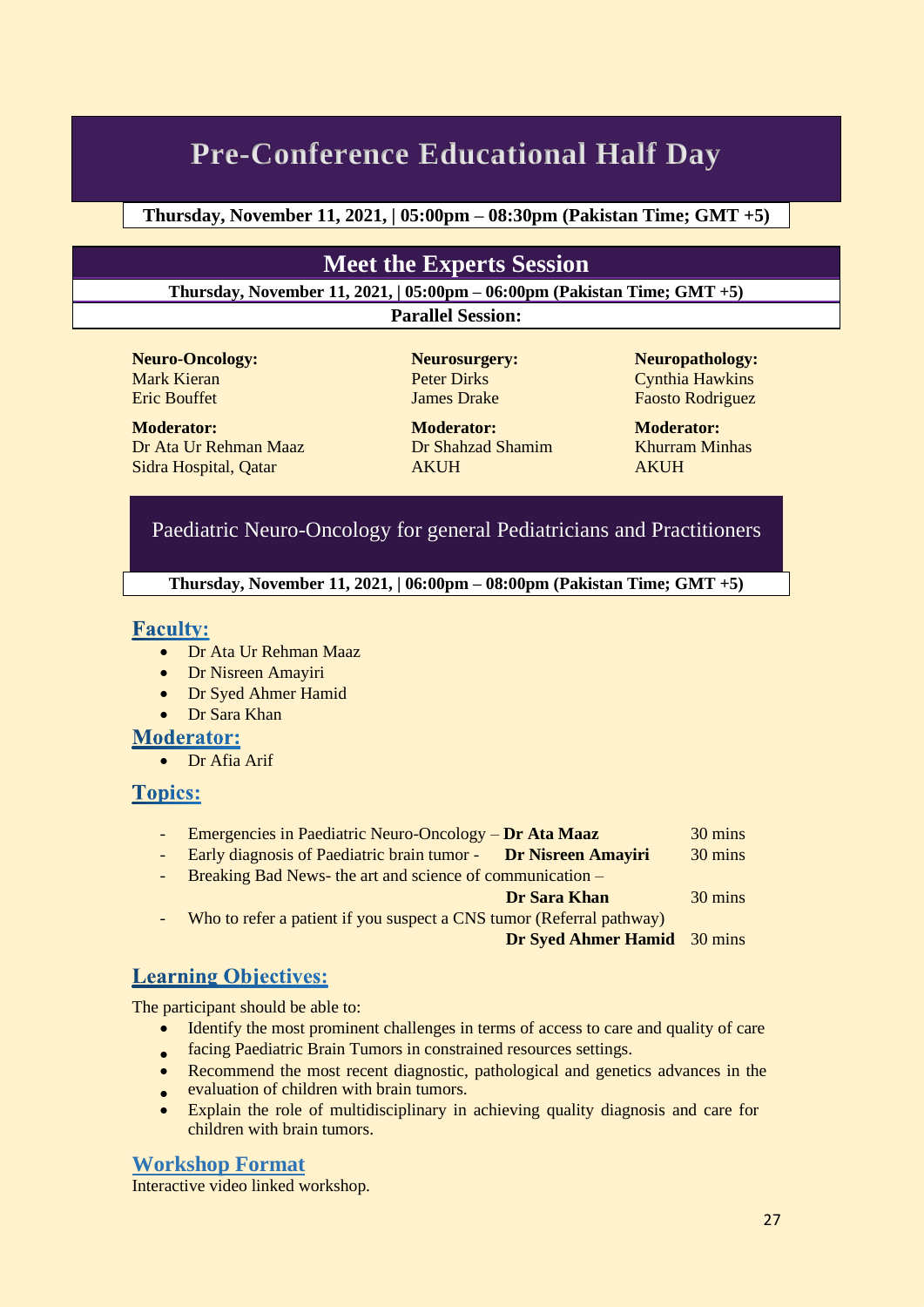**Paediatric CNS RT Planning Workshop**

**2nd Pakistan Paediatric Neuro-Oncology Symposium | 12-13 Nov', 2021**

#### **Thursday, November 11, 2021 Interactive Video Linked Workshop**

#### **Learning Objectives:**

- Quality Assurance for Paediatric RT
- $\overline{\text{M}}$  Managing radiation therapy under general anesthesia
- $\overline{\phantom{a}}$  Peer Reviewed RT decision making, treatment planning & delivery.
- $\overline{\text{H}}$  How Pediatric Brain RT is different from adults.
- $\overline{\text{P}}$  Patient setup for Brain & Spine RT

| <b>Workshop Chairs:</b>  | Dr Ahmed Nadeem Abbasi                              |
|--------------------------|-----------------------------------------------------|
|                          | Dr Bilal Mazhar Qureshi                             |
|                          | <b>Workshop Coordinator</b> Dr Bilal Mazhar Qureshi |
| <b>Workshop Faculty:</b> | Dr. Asim Hafiz                                      |
|                          | Mr. Abdul Qadir Jangda                              |
|                          | Mr. Zaka Ur Rehman Khan                             |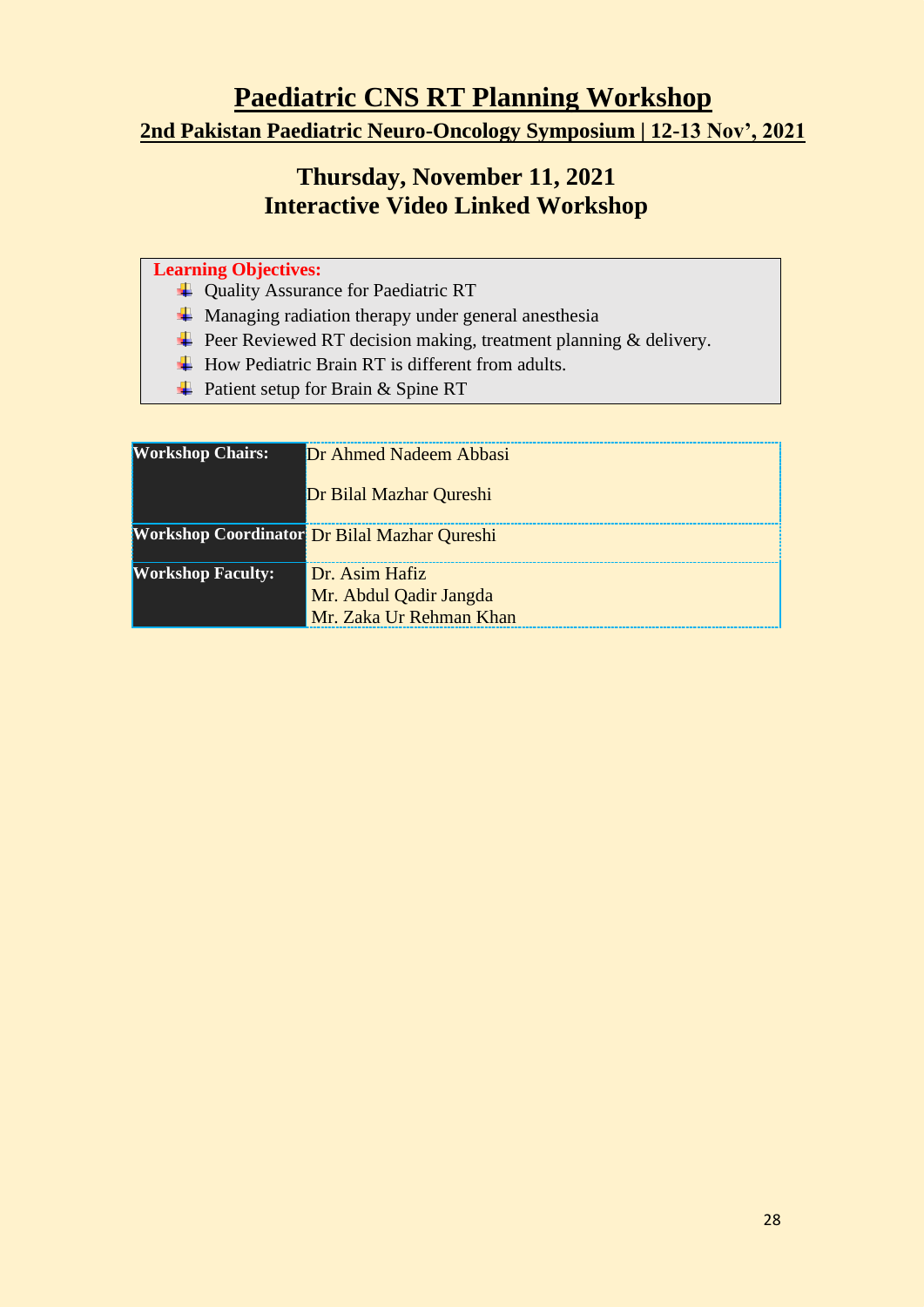## **Scientific Program**

#### **Day 1 Friday, November 12, 2021**

**Session One Session Chairs: Dr Bilal Mazhar Qureshi and Dr Revathi Rajagopal**

| Friday, November 12, 2021, $\vert$ 07:50am – 09:50am (Pakistan Time; GMT +5) |                   |                           |                                                  |
|------------------------------------------------------------------------------|-------------------|---------------------------|--------------------------------------------------|
| $07:50$ am $-08:00$ am                                                       | $10 \text{ mins}$ | Naureen Mushtaq, Pakistan | Welcome and Introduction.                        |
| $08:00am - 08:25am$                                                          | $25 \text{ mins}$ | Ute Bartels, Canada       | Multimodal treatment approach for intracranial   |
|                                                                              |                   |                           | germ cell Tumors                                 |
| $08:30$ am $-08:55$ am                                                       | $25 \text{ mins}$ | Natia Esiashvili, USA     | Ideal radiotherapy option in Germ cell tumors    |
| $09:00am - 09:25am$                                                          | $25 \text{ mins}$ | Aziza A Shad, USA         | Improving care and quality of life of paediatric |
|                                                                              |                   |                           | brain tumors survivors                           |
| $09:30$ am - $09:50$ am                                                      | $20 \text{ mins}$ | Panel discussion          |                                                  |
|                                                                              |                   |                           |                                                  |

| <b>Session Two</b>                                    |
|-------------------------------------------------------|
| Session Chairs: Dr Naveed Ahmad and Dr Aneela Darbar' |
|                                                       |

| Friday, November 12, 2021,   10:00am -11:30pm (Pakistan Time; GMT +5) |                   |                          |                                                 |
|-----------------------------------------------------------------------|-------------------|--------------------------|-------------------------------------------------|
| $10:00$ am $-10:25$ am                                                | $25 \text{ mins}$ | Nick Gottardo, Australia | Assembling the brain trust: the                 |
|                                                                       |                   |                          | multidisciplinary imperative in neuro-oncology. |
| $10:25$ am – $10:50$ am                                               | $25 \text{ mins}$ | Darren Hargrave, UK      | $DIPG - Biological$ insights and therapeutic    |
|                                                                       |                   |                          | challenges                                      |
| $10:50$ am $-11:15$ am                                                | $25 \text{ mins}$ | Michael Taylor, Canada   | Intertumor heterogeneity between                |
|                                                                       |                   |                          | medulloblastoma subgroups                       |
| $11:15$ am $-11:30$ am                                                | $15 \text{ mins}$ | Panel discussion         |                                                 |
|                                                                       |                   |                          |                                                 |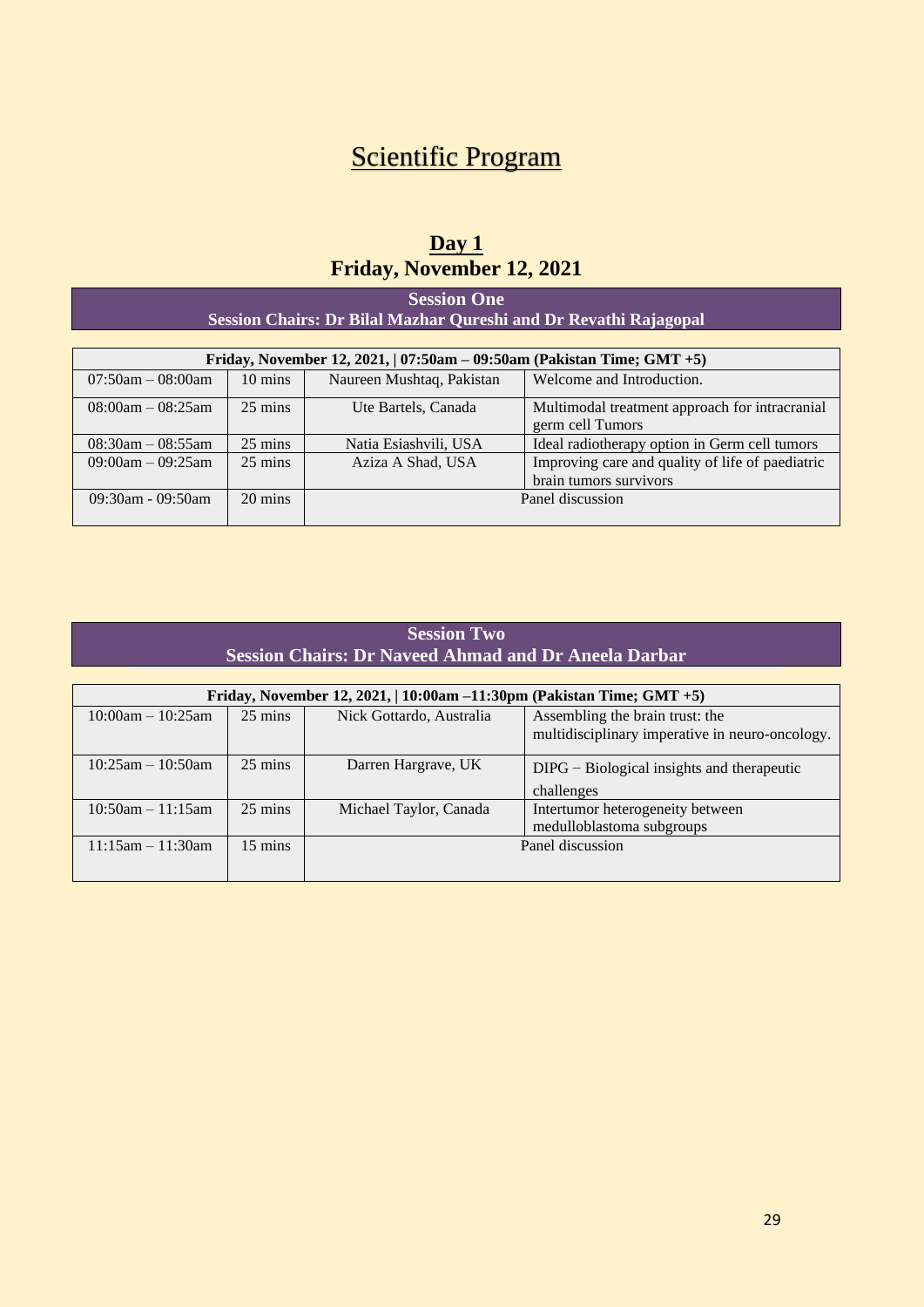#### **Session Three Topic: Global Paediatric Neuro-oncology Neurosurgery Session Chairs: Dr Michael Dewan and Dr Gohar Javed**

| Friday, November 12, 2021, $ 02:30 \text{pm} - 05:10 \text{pm}$ (Pakistan Time; GMT +5) |                   |                                                                            |                                                          |
|-----------------------------------------------------------------------------------------|-------------------|----------------------------------------------------------------------------|----------------------------------------------------------|
| $02:30$ pm $-02:45$ pm                                                                  | $15 \text{ mins}$ | Ather Enam, Pakistan                                                       | Neuro-oncological societies for capacity                 |
|                                                                                         |                   |                                                                            | building in LMIC                                         |
| $02:45$ pm $-03:05$ pm                                                                  | 20 mins           | Awni Musharbash, Jordan                                                    | Paediatric brain tumors surgery in Jordan, past,         |
|                                                                                         |                   |                                                                            | present, and the future                                  |
| $03:05 \text{pm} - 3:20 \text{pm}$                                                      | $15 \text{ mins}$ | Wang Jingsheng, China                                                      | Capacity building of Paediatric neurosurgery<br>in China |
| $03:20 \text{pm} - 3:35 \text{pm}$                                                      | $15 \text{ mins}$ | Aliasgar Moiyadi, India                                                    | Landscape of Paediatric neurosurgery for brain           |
|                                                                                         |                   |                                                                            | tumors in India                                          |
| $03:35$ pm $-3:50$ pm                                                                   | 15 mins           | Zohreh Habibi, Iran                                                        | Paediatric neurosurgery for brain tumors                 |
|                                                                                         |                   |                                                                            | updates from Iran                                        |
| $03:50 \text{pm} - 4:05 \text{pm}$                                                      | $15 \text{ mins}$ | Addisalem Belete, Ethiopia                                                 | Paediatric neurosurgery for brain tumors                 |
|                                                                                         |                   |                                                                            | updates from Ethiopia                                    |
| $04:05$ pm $-4:20$ pm                                                                   | $15 \text{ mins}$ | Pavlo Plavskyi, Ukraine                                                    | Capacity building of Paediatric neurosurgery             |
|                                                                                         |                   |                                                                            | in Ukraine                                               |
| $4:20 \text{pm} - 04:35 \text{pm}$                                                      | $15 \text{ mins}$ | Dharmendra Ganesan, Malaysia                                               | Landscape of Pediatric neurosurgery for brain            |
|                                                                                         |                   |                                                                            | tumors in Malaysia                                       |
| $4:35$ pm $-4:50$ pm                                                                    | 15 mins           | Riaz Ahmed Raja Memon,                                                     | Capacity building of Paediatric Neuro-                   |
|                                                                                         |                   | Pakistan                                                                   | Oncology/Neurosurgery Pakistan                           |
|                                                                                         |                   |                                                                            |                                                          |
| $4:50 \text{pm} - 05:10 \text{pm}$                                                      | 20 mins           | Michael Dewan, USA                                                         | Global Neurosurgery: The current capacity and            |
|                                                                                         |                   |                                                                            | deficit in the provision of surgical care.               |
|                                                                                         |                   |                                                                            |                                                          |
| $05:10$ pm $-5:25$ pm                                                                   | $15 \text{ mins}$ | Panel discussion panelists:                                                |                                                          |
|                                                                                         |                   | Naqeeb Ullah Achakzai, Salman Sharif, Asif Bashir, Laeeq Ur Rehman, Rashid |                                                          |
|                                                                                         |                   | Jooma, Irfan Yousuf                                                        |                                                          |

#### **06:00pm – 07:45pm Inaugural Session Chair: Dr Eric Bouffet**

| $06:00 \text{pm} - 06:30 \text{pm}$ | 30 mins           | <b>Keynote Lecture:</b>                                                          | Precision medicine in brain tumors- Implications in |
|-------------------------------------|-------------------|----------------------------------------------------------------------------------|-----------------------------------------------------|
|                                     |                   | <b>Stefan Pfister, Germany</b>                                                   | <b>LMIC</b>                                         |
| $06:30 \text{pm} - 06:45 \text{pm}$ | 15 mins           | Address by Sulaiman Shahabuddin, President Aga Khan University                   |                                                     |
| $06:45 \text{pm} - 06:55 \text{pm}$ | $10 \text{ mins}$ | Address by Shahid Shafi, CEO Aga Khan University                                 |                                                     |
| $06:55 \text{pm} - 07:05 \text{pm}$ | 10 mins           | Address by Adil Haider, Dean Aga Khan University                                 |                                                     |
| $07:05 \text{pm} - 07:15 \text{pm}$ | $10 \text{ mins}$ | Address by Gelareh Zadeh, President Society for Neuro-Oncology (SNO)             |                                                     |
| $07:15 \text{pm} - 07:25 \text{pm}$ | $10 \text{ mins}$ | Address by Naqib Ullah Achakzai, President Pakistan Society of Neurosurgery      |                                                     |
| $07:25 \text{pm} - 07:35 \text{pm}$ | $10 \text{ mins}$ | Address by Rakesh Jalali, Past President Indian Society of Neuro-Oncology (ISNO) |                                                     |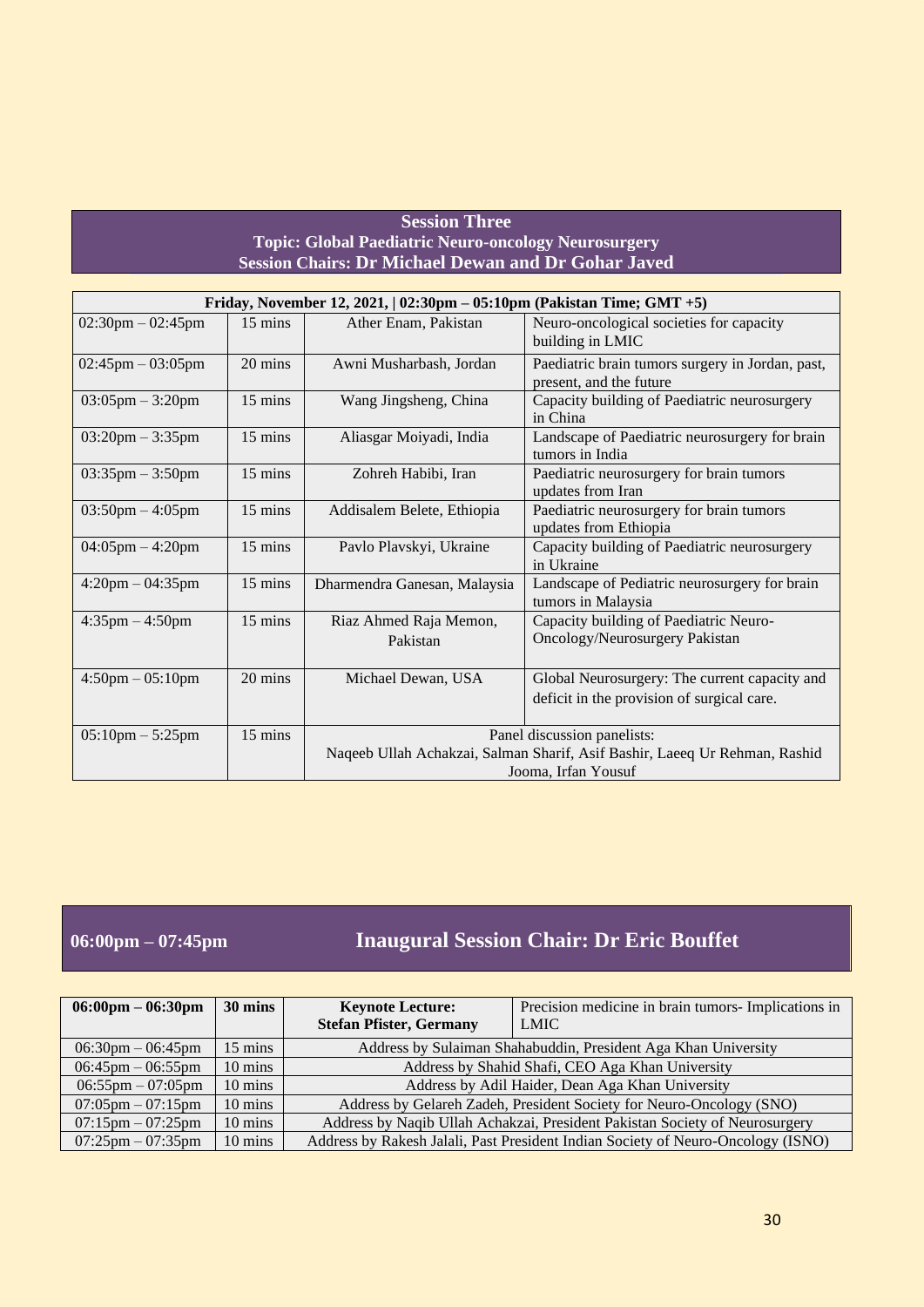| Day 2                              |  |
|------------------------------------|--|
| <b>Saturday, November 12, 2021</b> |  |

#### **Session Four Session Chairs: Dr Fatima Mubarak and Dr Shahzadi Resham**

| Saturday, November 13, 2021,   08:00 am - 09:55 am (Pakistan Time; GMT +5) |                   |                            |                                                  |  |
|----------------------------------------------------------------------------|-------------------|----------------------------|--------------------------------------------------|--|
| $08:00am - 08:25am$                                                        | $25 \text{ mins}$ | Roger Packer, USA          | Establishing Clinical Trial consortium for brain |  |
|                                                                            |                   |                            | tumors in LMIC.                                  |  |
| $08:25am - 08:50am$                                                        | $25 \text{ mins}$ | Zoltan Patay, USA          | Imaging characteristics of Paediatric pontine    |  |
|                                                                            |                   |                            | gliomas                                          |  |
| $08:50am - 09:15am$                                                        | $25 \text{ mins}$ | Kris Ann Schultz, USA      | Central nervous system manifestations of         |  |
|                                                                            |                   |                            | <b>DICER1</b> variation                          |  |
| $09:15$ am $-09:40$ am                                                     | $25 \text{ mins}$ | Stefan Friedrichsdorf, USA | Pain management in children with brain tumors    |  |
| $09:40$ am $-09:55$ am                                                     | $15 \text{ mins}$ | Panel discussion           |                                                  |  |

**Session Five Topic: Moderated Poster Session Session Chairs: Dr Shazia Riaz and Dr Asim Hafiz**

**Saturday, November 13, 2021, | 10:00am – 10:45am (Pakistan Time; GMT +5)**

| <b>Session Six</b>                                       |
|----------------------------------------------------------|
| Session Chairs: Dr Mithra Ghalibafian and Dr Sadaf Altaf |
|                                                          |

| Saturday, November 13, 2021,   10:45am $-$ 12:00pm (Pakistan Time; GMT $+5$ ) |                   |                              |  |
|-------------------------------------------------------------------------------|-------------------|------------------------------|--|
| $10:45$ am - 12:00pm                                                          | $75 \text{ mins}$ | <b>Free Paper Discussion</b> |  |